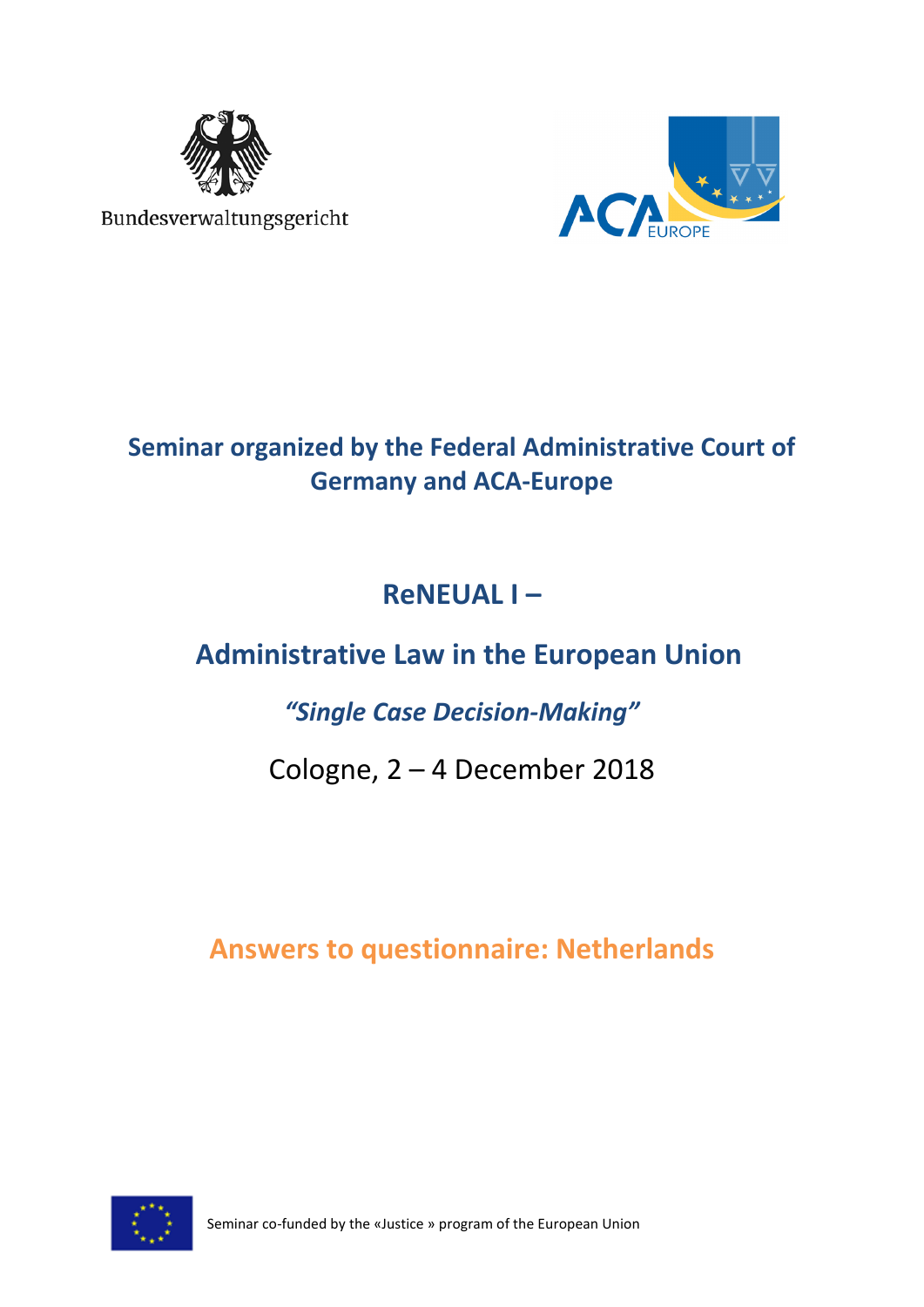### ACA-Seminar ReNEUAL I – Administrative Law in the European Union Single Case Decision-Making

2. - 4. December 2018 Verwaltungsgericht Köln (Administrative Court Cologne)

### Answers to questionnaire: The Netherlands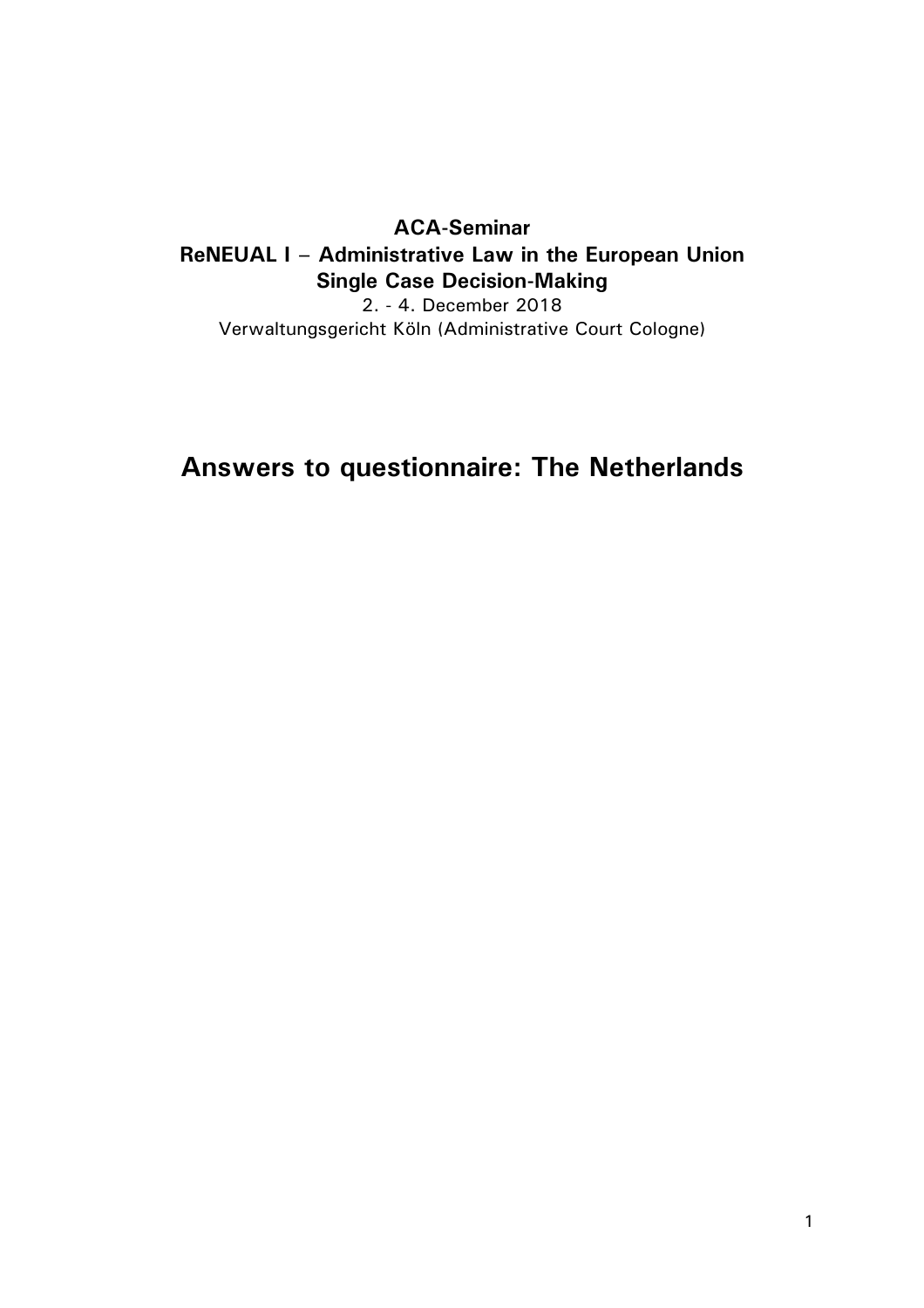#### I. Parties to Administrative Proceedings: Categories and Legal Positions

#### Preliminary remarks

In The Netherlands the process of administrative proceedings and decision-making is generally regulated by the General Administrative Law Act (hereafter: GALA). Most rules in the GALA relate to specific acts, namely orders (besluiten), made by administrative authorities (bestuursorganen). Orders come in different forms: (a) orders with general effects and (b) orders addressed to an individual party or parties and pertaining to a specific subject. The latter are called administrative decisions (beschikkingen) and are what the answers in this questionnaire will focus on.

The GALA differentiates between two types of administrative preparatory procedures, (1) the regular preparatory procedure and (2) the public preparatory procedure<sup>1</sup>:

#### Regular preparatory procedure

The regular preparatory procedure is most often applied in cases with a limited number of interested parties (e.g. decisions concerning social security law or immigration law). This procedure can be considered a two-phased decision-making process. In the regular preparatory procedure the administrative authority prepares and makes a primary decision, during the so-called primary phase of the decision-making process. Subsequently interested parties can lodge a notice of objection (bezwaar) within a period of six weeks, wherein they state their objections against the primary decision, during the so-called administrative review procedure or *bezwaarfase*. In the *bezwaarfase* the administrative authority is obliged to review the primary decision on the basis of the notice(s) of objection. This process of reviewing the primary decision results in a decision on the objection (beslissing op bezwaar), in which the primary decision is either affirmed, modified or revoked. It is the decision on the objection and not the primary decision against which an appeal before a court can be lodged and it is therefore that decision that is subject to judicial control.

#### Public preparatory procedure

-

The public preparatory procedure is most often applied in cases with a larger, unknown, number of interested parties (e.g. decisions concerning environmental law). In this procedure the administrative authority prepares a draft decision (*ontwerpbesluit*) and publicly deposits this draft for public inspection, combined with a notification in a local newspaper, so interested parties can inspect the draft and state their views (zienswijzen) on it within a period of six weeks. Taking into account these views the administrative authority makes its definite decision, which can be appealed in an administrative court procedure.

#### 1. a. Are the following categories of parties to administrative proceedings for single case decision-making recognized in your legal order:

- addressees of onerous administrative acts / applicants of beneficial acts,
- other individuals (please differentiate, in its case, further, e.g. between individuals claiming subjective rights, concrete legal interests, factual interests, individuals as members of the general public),

<sup>&</sup>lt;sup>1</sup> A third type of procedure, that of the 'administrative appeal' (administratief beroep; division 7.3 of the GALA), by which a primary decision can be challenged before another administrative body than the one that made that decision, has become a rarity and will be left aside in this questionnaire.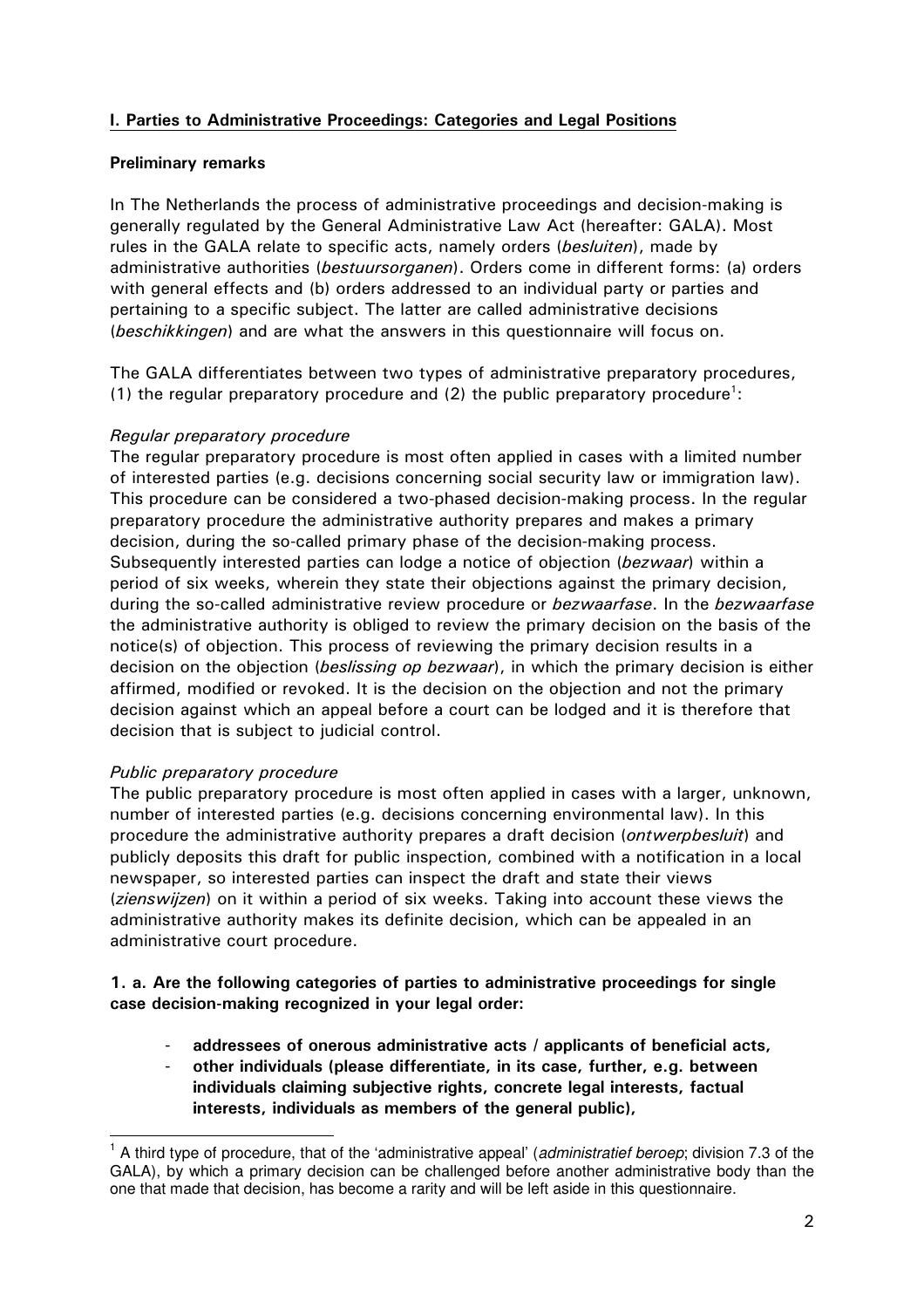- associations or non-governmental organizations (e.g. environmental, consumer,…) (please indicate, in its case, details and/or specific requirements),
- other administrative bodies?

A key concept in the GALA is that of the 'interested party'. In general, only interested parties can participate in administrative proceedings and only interested parties can lodge an appeal against an administrative decision, although it must be noted that in many cases in environmental law the involvement of parties is not limited to interested parties only and anyone can become involved in the administrative proceedings (see 2a and b hereafter).

The term 'interested party' is defined in article 1:2, subsection one, of the GALA as being a person whose interest is directly affected by an order.

The addressee of an administrative decision as well as the applicant are always considered interested parties, regardless of whether the decision is onerous or beneficial.

With regard to other parties than addressees or applicants a number of criteria have been developed in case law:

1. Objectively determinable interest: the party should have more than just a subjective interest.

2. Personal interest: the party's interests must be sufficiently distinguishable from the interests of random others.

3. Own interest: the party must stand up for its own interests and not those of another.

4. Direct interest: there cannot be a derived interest (for example when the interests of a third party are derived from a contractual relationship with the addressee).

5. Current interest: the party's interest may not be based solely on future or uncertain events.

If all of these criteria are met, a party will qualify as interested party.

With regard to other administrative bodies article 1:2, subsection 2, of the GALA applies, which states that concerning administrative authorities, the interests entrusted to them are deemed to be their interests. An interest is entrusted to an administrative body if a statutory provision confers on this administrative body a power to act on behalf of this interest. However, specific administrative legislation can hold that an administrative authority does not have the right to appeal in a certain instance.

For non-governmental organizations article 1:2, subsection 3, of the GALA states that, their interests are deemed to include the general and

collective interests which they particularly represent in accordance with their objectives and as evidenced by their actual activities. The interests represented by the legal entity are derived from its articles of association and the statutory objective therein. If however, the statutory objective is so overly broad that no direct link between the objective and the decision can be made, the organization will generally not be considered an interest party, unless the actual activities show that it is nevertheless particularly concerned with an interest directly involved in the decision.

Article 1:2, subsection 3, only applies to legal entities. From that it follows that natural persons representing general or collective interests are not considered interested parties.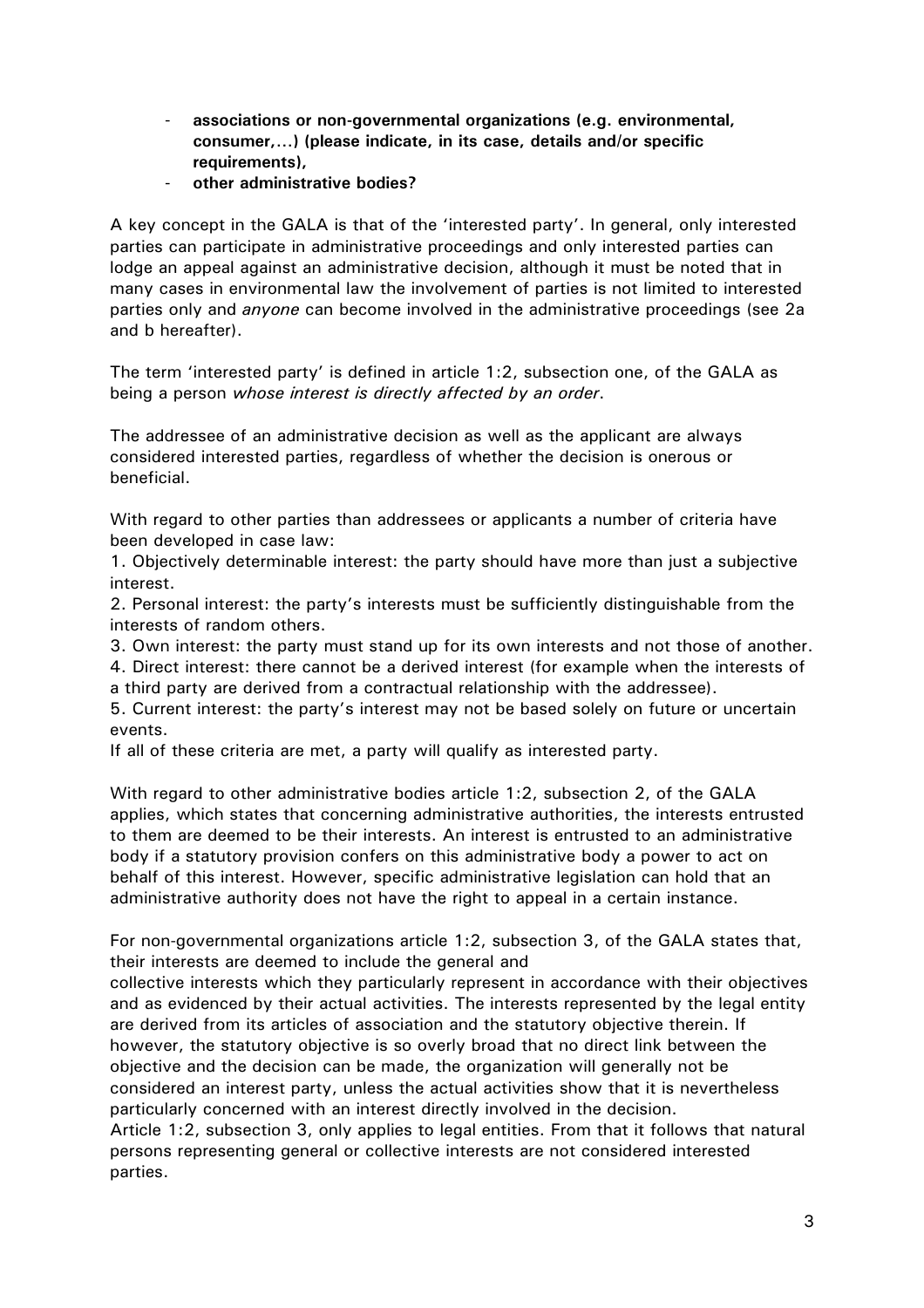As a consequence of the above mentioned criteria, the Dutch legal order also recognizes *competitors* as interested parties to decisions that allow another party to enter the market (e.g. a building permit for a supermarket), provided that the competitor operates in the same market segment and service area.

It must be noted that the right to participate in the administrative proceedings is not granted to all interested parties in the primary phase of the regular preparatory procedure. In this phase the involvement of parties in the administrative proceedings boils down to the opportunity to be heard<sup>2</sup> before the decision is made, which, according to articles 4:7 and 4:8 of the GALA, only has to be granted to certain interested parties and when certain conditions are met.

 It follows from article 4:7 that the administrative authority must hear the applicant in those cases wherein only the administrative authority intends to reject the application *and* the rejection is based on information about facts and interests relating to the applicant.

 As follows from article 4:8, the administrative authority must hear interested parties other than the applicant in two situations, namely (a) the addressees of the intended decision in the case of an ex officio onerous decision, and (b) those third parties that may be adversely affected by a decision (ex officio or following an application) that is beneficial to the addressee or applicant. Furthermore, the decision must be based on information about facts and interests relating to these interested parties which information it not supplied by them.

Non-governmental organizations representing general or collective interests will generally not have to be heard by the administrative authority. A duty to hear those organizations exists only if they are sufficiently involved in the interests which are relevant to the proposed decision and they could bring forward relevant information on facts and interests relating to that decision. This will not often be the case.

 It must be noted furthermore that the administrative authority is not obliged to hear parties if the decision concerns financial obligations or whenever the proceedings need to be expedited.

The above mentioned limitations do not apply to the administrative review procedure (bezwaarfase) of the regular preparatory procedure, in which all interested parties can participate.

Furthermore, there are no limitations to the involvement of interested parties in the public preparatory procedure, so all interested parties can participate. As mentioned before, in many cases in environmental law where the public preparatory procedure is applied, anyone can participate in administrative proceedings.

#### b. Are the categories of parties to administrative proceedings defined

- in a general codification (i.e. Code of Administrative Procedure,…),
- by reference to other codifications (e.g. Code of Court Procedure,...),
- by custom(ary law),
- by jurisprudence,
- in another way (please explain)?

Purasing the phrasings 'hearing' and 'to hear' in this context are not limited to hearing somebody orally, but also encompass asking somebody for written documents to state one's view.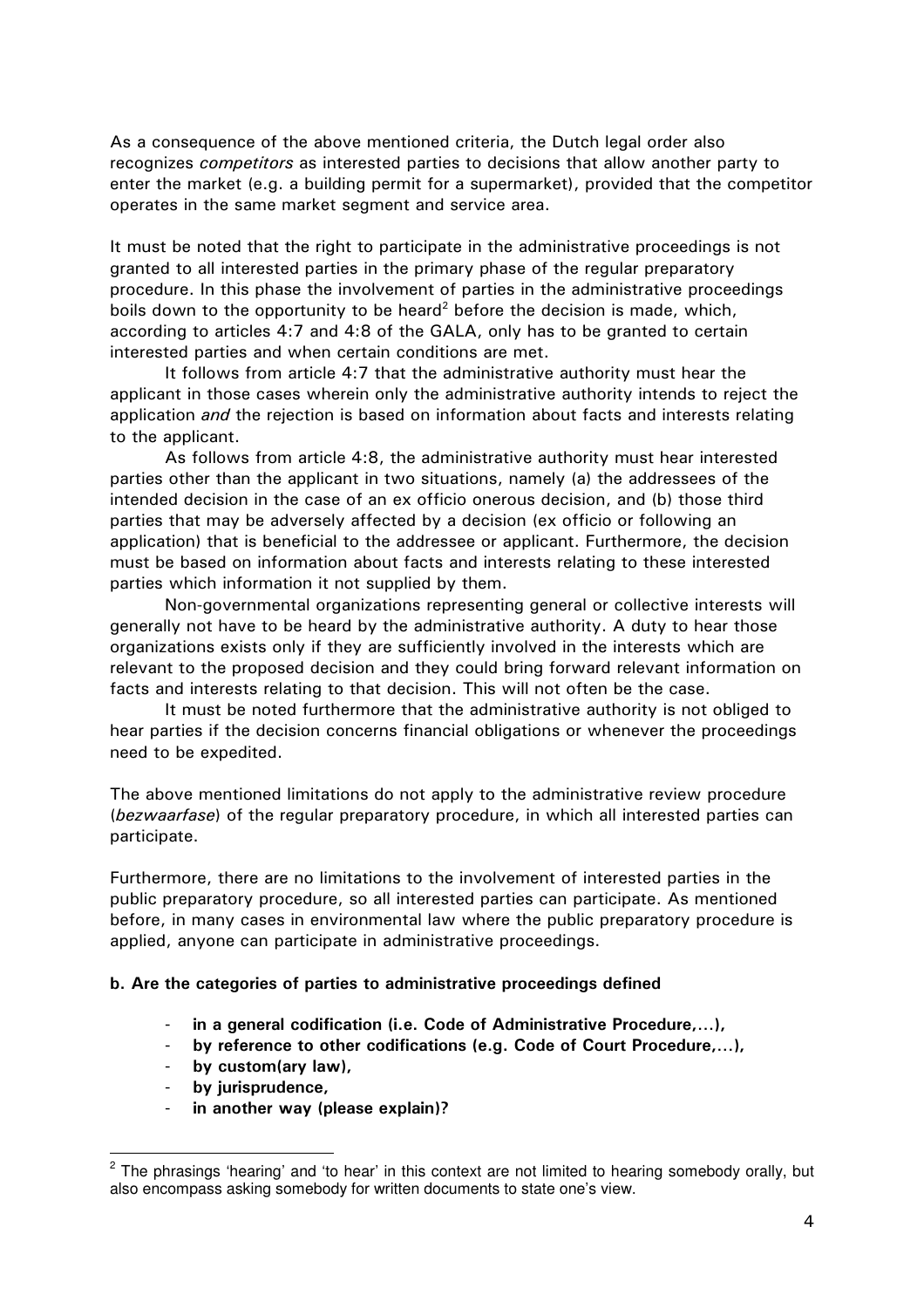The categories of parties to administrative proceedings follow from article 1:2 of the GALA and its interpretation in case law. Concerning the involvement of interested parties in the primary phase of the regular preparatory procedure further limits are set in the articles 4:7 and 4:8 of the GALA. The Spatial Planning Act (Wet ruimtelijke ordening) and Environmental Permitting Act (Wet algemene bepalingen omgevingsrecht) include provisions enabling anyone to participate in administrative proceedings in certain environmental cases.

#### Comparison to articles 4(f) EP-Res, III-2(3) and (4) and III-25 ReNEUAL

Compared to the definition in article 4, section f, of the EP Resolution, which defines 'party' as 'any natural or legal person whose legal position may be affected by the outcome of an administrative procedure', the term 'interested party' in the GALA and as interpreted in case law, has a broader scope, mainly because in the Dutch legal order not only persons whose legal position may be affected qualify as an interested party, but also persons whose *factual* interests are in some way related to the decision. For example, local residents that could in some way experience noise from new developments in their area, such as a factory, can be interested parties, regardless of whether legal rights or norms (e.g. sound standards) on that matter are possibly violated.

Contrary to article III-2 (3) of ReNEUAL, which defines 'party' as 'the addressee of the intended decision and other persons who are adversely affected by it and who request to be involved in the procedure', the GALA does not impose formal requirements to third parties in order to be deemed an interested party. The status of interested party is given on substantive grounds. That does not mean, however, that formal requirements are not imposed to interested parties in order to be involved in the proceedings. In other words, the concept of 'interested party' within the Dutch legal order tends to be of a factual, rather than a normative nature.

The GALA does not include a term comparable to the term 'interested public' in article III-2 (4) of ReNEUAL, defined as 'every natural or legal person and other associations, organizations or groups expressing an interest in an administrative procedure'. In the Dutch legal order, persons who would express a general interest in the adminstrative proceedings and decisionmaking, but whose factual interests or legal position would in no way be affected by the intended decision, will generally not be deemed an interested party and will therefore also not have the right to participate in administrative proceedings regarding single case desicions. In some cases however, not just interested parties are able to participate in administratieve proceedings, but others are allowed to participate as well (see question 2 below).

Consultation of the interested public as described in article III-25 of ReNEUAL does take place in The Netherlands, but moreoften in relation to orders with general effect, such as extensive development plans, and generally not in single case decision-making. Administrative authorities will sometimes allow participation of the public in drawing up a preliminary draft order, but this is done so by administrative authorities of their own accord and is not regulated in the GALA.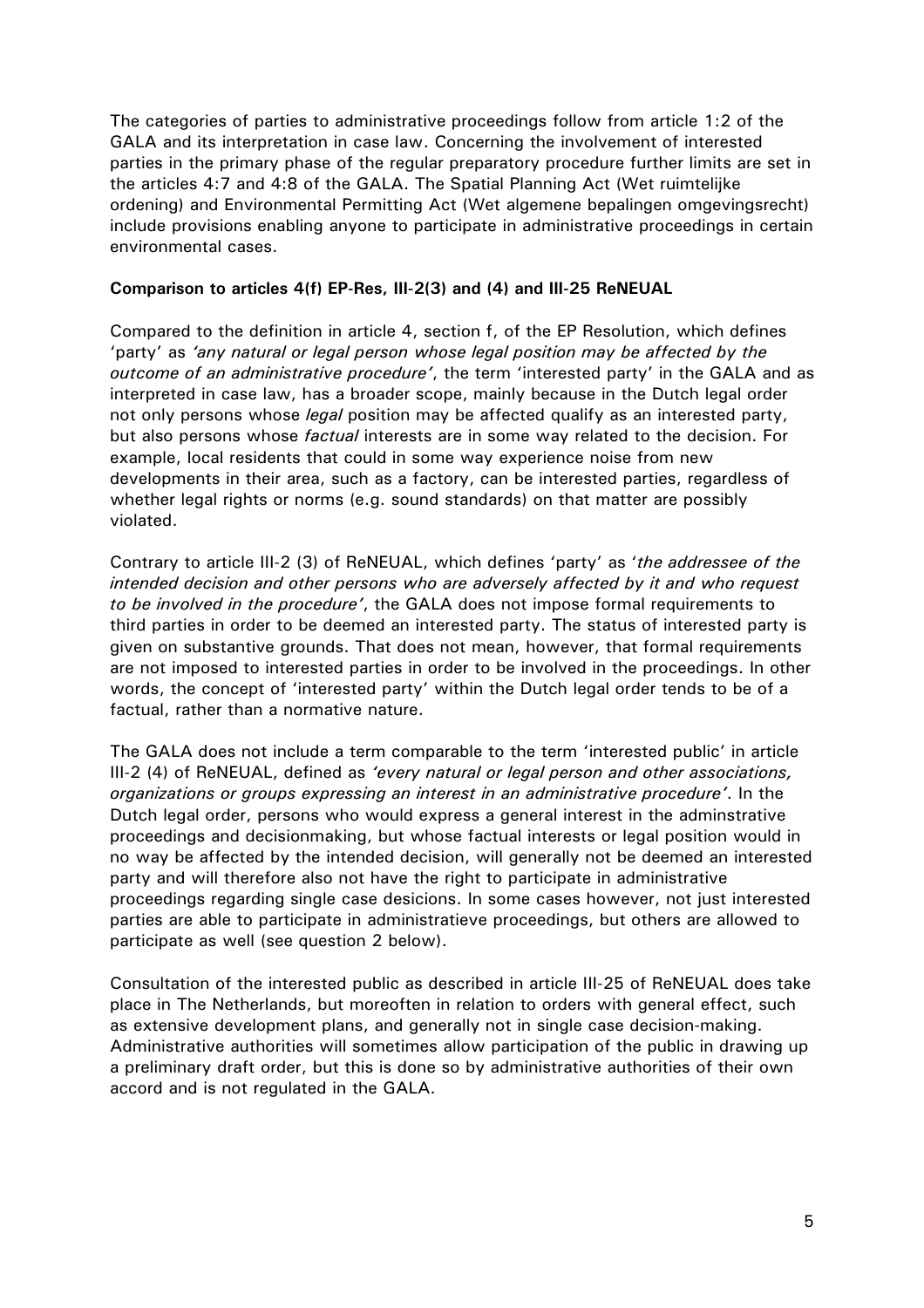#### 2. a. Do (sectorial) pieces of legislation establish additional categories of parties to administrative proceedings or do such pieces of legislation modify the general categories? In this case, please give examples!

As mentioned above the categories of parties able to participate in administrative proceedings are limited in the primary phase of the regular preparatory procedure.

The GALA however also allows for a broadening of the number of parties allowed to participate in some proceedings. Article 3:15, subsection 2, of the GALA states with regard to the public preparatory procedure, that it may be provided by statutory regulation or by the administrative authority that other persons (than interested parties) are also to be given the opportunity to state their views on the draft.

An example of this can be found in article 3.8, subsection 1(d), of the Spatial Planning Act, which states that concerning the preparation of a development or zoning plan, anyone, regardless of whether their interests may be affected by the intended decision, can state their views on the draft decision. In that regard, the general rule that only interested parties are allowed to participate in administrative proceedings is modified. The Environmental Permitting Act includes a similar provision for permits (article 3.12). It must be noted that the right to lodge an appeal with an administrative court still only falls to interested parties in both examples given above.

#### b. If such additional categories are established and/or such modifications are provided for, what is the rationale of such additions and/or modifications?

-Many of the restrictions on the right to be heard in the primary phase of the regular preparatory procedure can be explained by the view the legislator holds, notably that the hearing of parties should be meaningful and should contribute to the quality of the decision-making. As is evident from the explanatory memorandum of the GALA, the legislator wanted to prevent the needless hearing of parties as much as possible. Contrary to the administrative review (bezwaarfase), the function of the primary phase of the regular preparatory procedure is not to limit participation to interested parties and to allow them to state their opinion on the intended decision. The duty to hear parties in the primary phase arises from the general duty of care of the administrative authority to gather the necessary information concerning the relevant facts and the interests to be weighed (article 3:2 of the GALA). In sum, the preparatory procedure focuses on the quality of decision-making, whilst the administrative review and administrative court procedures focus on safeguarding legal rights (although the administrative review procedure has got some traits of decision-making as well, but not primarily).

-The rationale of allowing anyone to state their views on a draft order in certain cases where the public preparatory is applied, is to promote and ensure a careful decisionmaking process even more so than when only allowing interested parties to state their views. Seeing as some decisions – generally in the field of environmental law – can affect the interests of many, sometimes unknown parties, providing the opportunity to state views on the draft to anyone, allows parties to put forward facts and interests that the administrative authority might otherwise overlook.

3. As far as the parties are not parties by law (e.g. addressees or applicants), how can the different categories of (potential) parties actually become parties to administrative proceedings?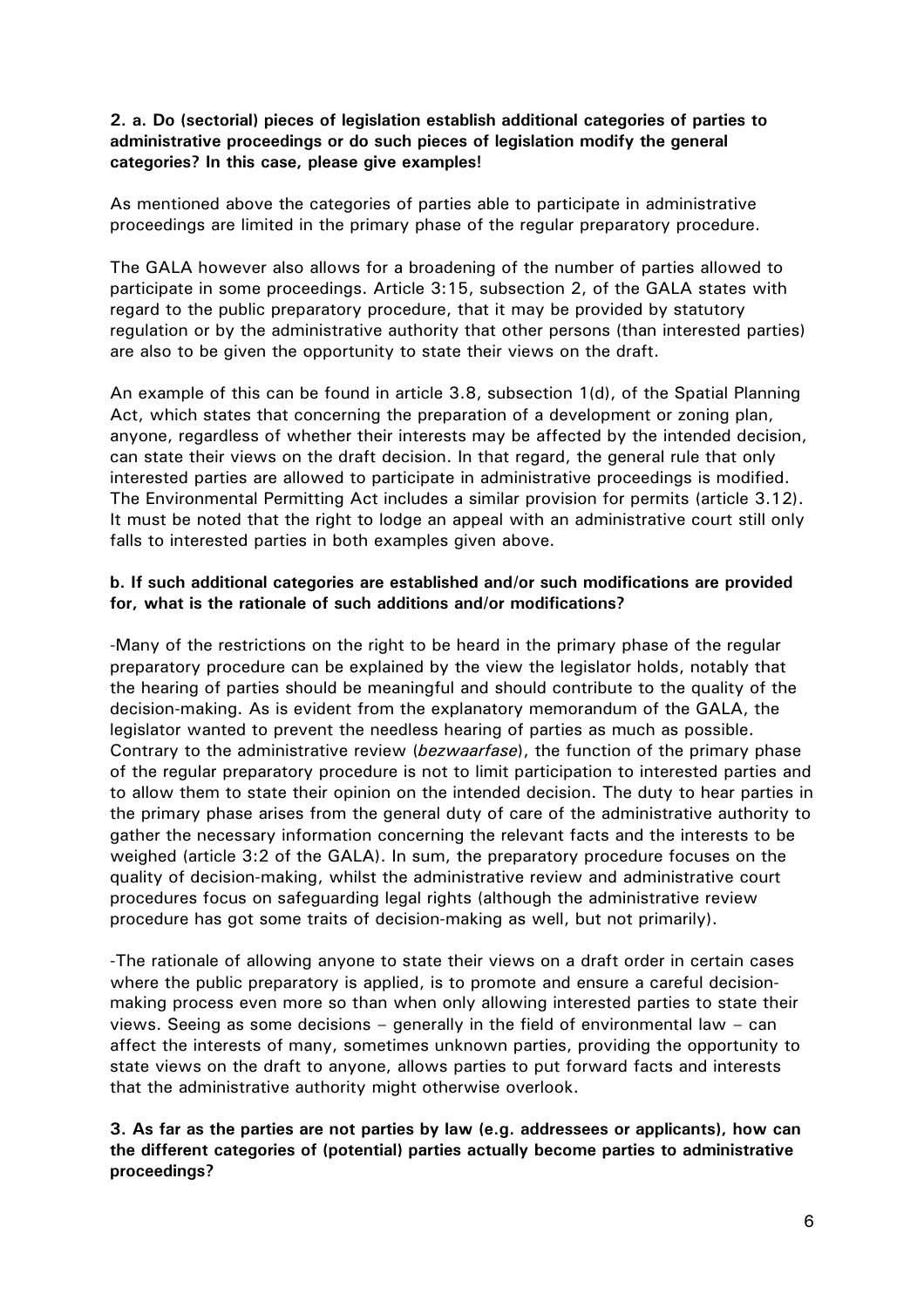- Is a request of the party required?
- Is a decision of the administrative authority admitting the party required?
- Is the administration obliged to qualify potential parties ex officio?

In the primary phase of the regular preparatory procedure third parties can participate in proceedings when the administrative authority gives them the opportunity to be heard pursuant to article 4:8 of the GALA. A request to be heard nor an explicit decision of the administrative authority admitting the party is required. The administrative authority is obliged to qualify ex officio only those third parties that meet the conditions in article 4:8 of the GALA in the primary phase and a duty to hear those parties exists (financial obligations being excluded). As has been said, the hearing of parties in this phase is only mandatory in a limited number of cases.

In the administrative review (bezwaarfase) of the regular preparatory procedure third parties become party to the proceedings by lodging a notice of objection. Interested parties are expected to do so of their own accord. A decision from the administrative authority allowing the party to lodge an objection is not required. If the party lodging the objection cannot be considered an interested party, the objected will be declared inadmissible. Obvious interested parties that did not lodge a notice of objection themselves, should be invited to participate in the administrative review procedure by the administrative authority. So, when somebody obtains a building permit and his neighbour lodges a notice of objection, the person who got the permit should be invited to participate (see also 4.b below).

In the public preparatory procedure, interested parties can become involved in the proceedings from the moment the draft decision is deposited. They become parties by stating their views on the draft. A request to state views is not required, nor is a decision of the administrative authority allowing a party to state its views. The administrative authority is not obliged to qualify potential third parties ex officio. Third parties are expected to get involved of their own accord. As is mentioned in the preliminary remarks and 2.b., the public preparatory procedure is oftentimes applied when the interests of many parties that are sometimes unknown to the administrative authority are involved. It would therefore not make sense to rely on the ex officio qualification of third parties by the administrative authority.

#### 4.a. Are administrative authorities obliged to identify third parties entitled to participate or potentially interested in administrative proceedings?

See 3 above.

#### b. Is the administrative authority obliged to announce the beginning of administrative proceedings to (potential) third parties to enable their participation?

As a rule, the GALA does not define the moment administrative proceedings begin. In the regular preparatory procedure, the beginning of the primary phase is not defined precisely. When proceedings are initiated by an application, one could safely say proceedings begin when the administrative authority receives the application. The administrative authority is not generally obliged to notify the public when it receives an application, however specific administration legislation (e.g. decisions in urban development cases) in some instance requires this.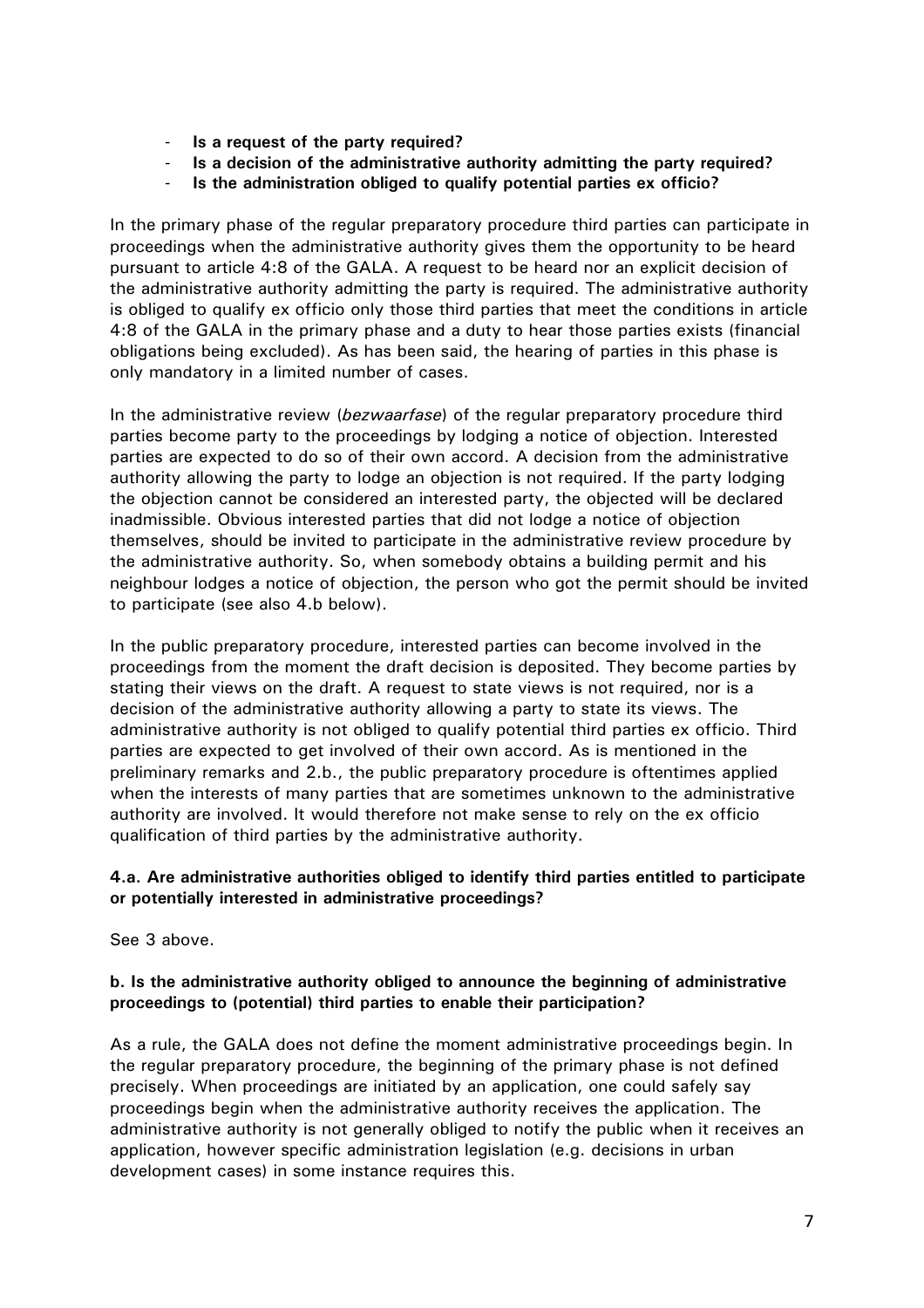The administrative review (bezwaarfase) in the regular preparatory procedure commences after the primary decision has been made, at the start of the six week period during which interested parties can lodge their notice of objection. The notification of the primary decision can be considered the announcement that the proceedings in this phase have begun, however this notification as a rule is not made public (i.e. no publication in a newspaper but simply sending the decision to the identified parties (see above).

For the public preparatory procedure one could say that administrative proceedings begin with the depositing of the draft. It's notification can be considered to be the announcement of the administrative proceedings, by which potential third parties are put in a position to participate. In the administrative proceedings prior to the depositing of the draft (when the draft is drawn up), the administrative authority is not obliged to involve third parties and that stage in the preparation is not regulated in the GALA at all.

c. Are there any consequences, if the (potential) party does not make use of its right to participate in the administrative proceedings? Does your legal order provide for a foreclosure of the exercise of the party's rights (preclusion regulation), particularly with regard to later court proceedings (ability to challenge the final decision, legal standing in this regard)?

Consequences like those described in the question are certainly part of the Dutch legal order. According to article 6:13 of the GALA no appeal against an order in the administrative court can be lodged by an interested party who can reasonably be blamed for not having stated his or her views as referred to in article 3:15 (public preparatory procedure) or for not having raised objections (regular preparatory procedure).

It should be noted that not making use of the opportunity to be heard in the primary phase of the regular preparatory procedure does not result in a party losing the right to be heard in the administrative review (*bezwaarfase*).

5. If individuals / organizations / other public authorities are not admitted as parties to administrative proceedings by the competent authority on their request, what are the legal consequences?

#### a. Are they entitled to direct court actions against the administrative decision to not admit them as parties to the administrative proceedings? Are (only) original parties (parties by law) to the administrative proceedings entitled to do so?

In the Dutch legal order the administrative authority does not make a separate legal administrative decision (*beschikking*) whereby it decides to admit a party to the administrative proceedings. In those cases in which the administrative authority decides not to admit somebody to the administrative review procedure (i.e. stating that somebody, according to the administrative authority, is not an interested party), it holds the notice of objection inadmissible. That person (or organization or enterprise) can lodge an appeal. The question to be determined by the court then is limited to the question whether the decision to judge the notice of objection inadmissible is right. The underlying questions whether the primary (material) decision is right, as a rule, is out of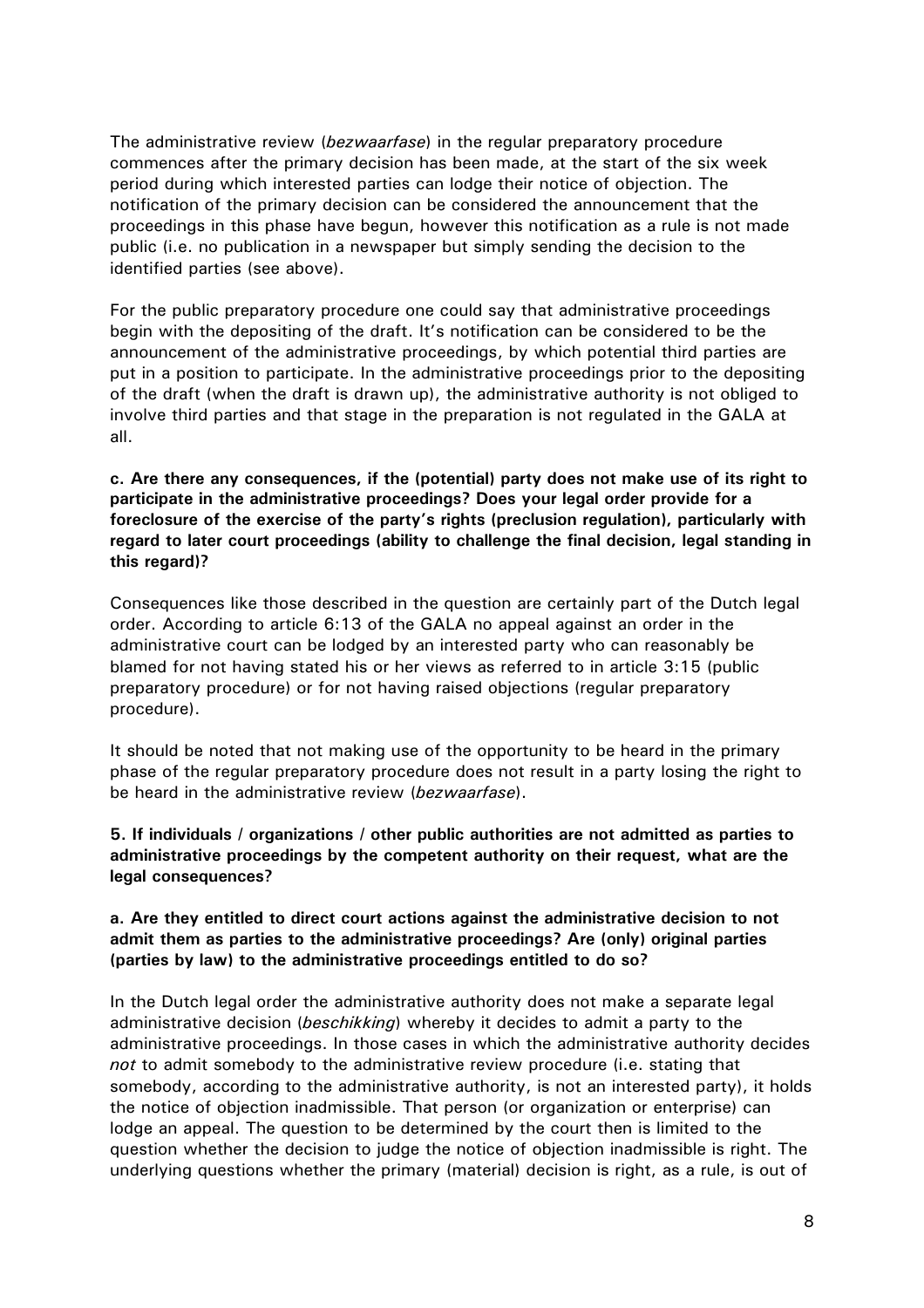scope for the administrative court in those cases.

 In the public preparatory procedure the decision to hold the views stated by a party inadmissible, will be explicated in the final administrative (material) decision against which an appeal can be lodged and where the inadmissibility of the stated views can be addressed.

One could also say that denying a party the opportunity to make use of its procedural rights (see 6.a) constitutes a 'decision' to not (fully) admit a party to the proceedings. For those cases article 6:3 of the GALA applies, which states that no objection or appeal can be lodged against a decision regarding the procedure for preparing an order unless this decision directly affects the interests of the interested party independently of the order being prepared. In other words, 'decisions' that are made during the administrative proceedings that relate to a party's procedural rights (e.g. a party is denied its right to be heard) can generally not be directly appealed. The party in question would have to wait for and challenge the actual administrative decision. If this is a primary decision in the regular preparatory procedure, the party can address the procedural defects by lodging a notice of objection in the administrative review procedure (bezwaarfase). If the decision is a decision on the notice of objection or a final decision to which the public preparatory procedure was applied, the party can lodge an appeal to that decision in an administrative court and address the procedural defect.

#### b. In contrast, do the parties not admitted to the administrative proceedings have to wait for and then challenge the final administrative decision claiming a procedural defect in not admitting them?

See a.

#### c. Can the competent authority remedy any omission to admit a party?

In the regular preparatory procedure, procedural defects or omissions in the primary phase can be remedied in the administrative review procedure (bezwaarfase). Procedural defects in the administrative review procedure or in the public preparatory procedure need to be addressed in an administrative court.

#### 6. a. Do all categories of parties to administrative proceedings enjoy the same procedural rights:

- to be heard (orally or in writing),
- to be advised by the competent authority concerning the relevant procedural rights,
- to submit documents,
- to have access to the file, including documents submitted by other parties,
- to call witnesses or to initiate other gathering of evidence,
- to be provided with a copy of the final decision,
- to file a claim in the administrative proceedings?

#### To be heard

As mentioned before, the right to be heard in the primary phase of the regular preparatory procedure is limited (see 1.a.). The right to be heard in the administrative review procedure (bezwaarfase) however applies to all interested parties.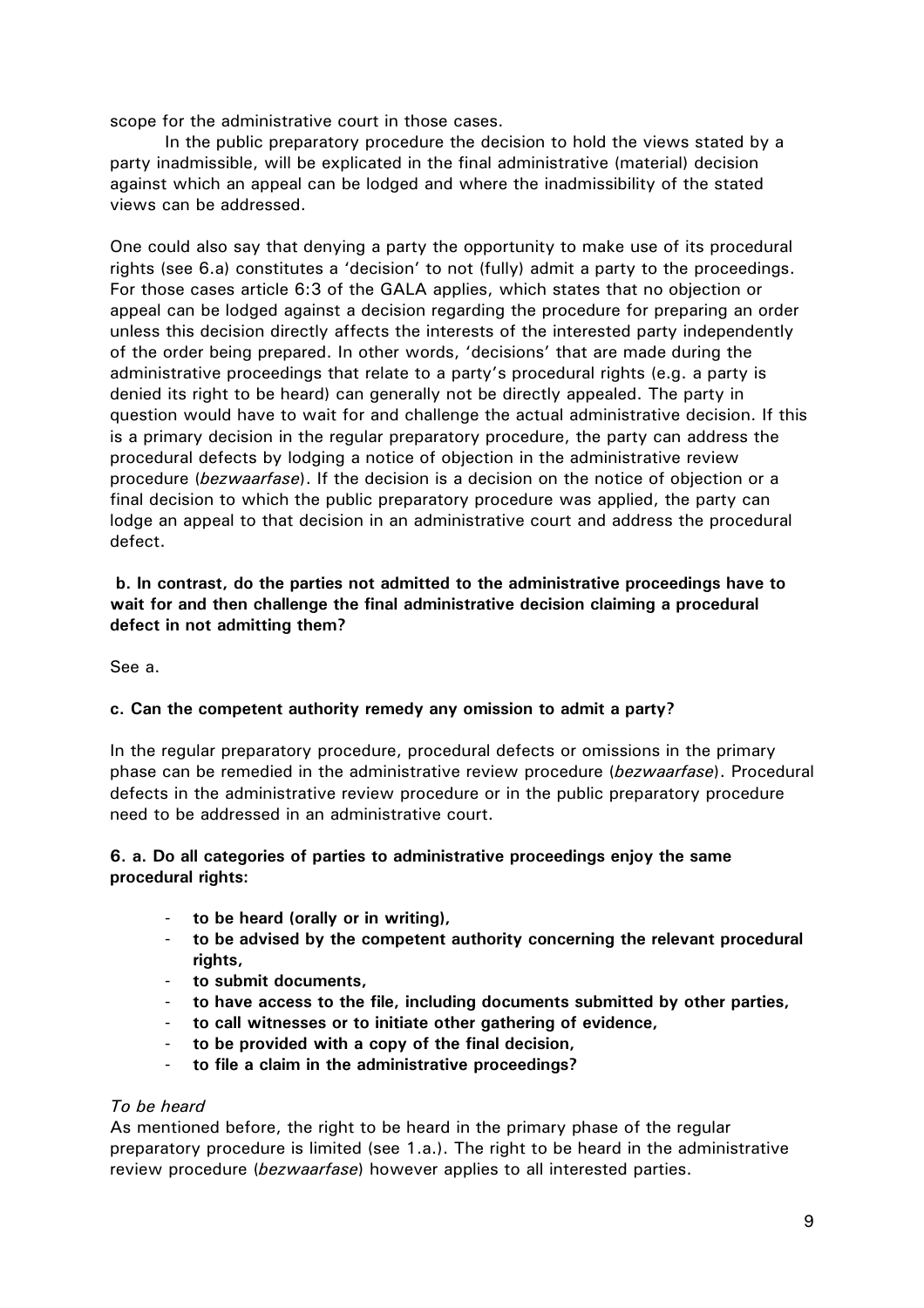In the public preparatory procedure the right to be heard, i.e. state views either orally or in writing, is given to all interested parties and to anyone in certain environmental cases. Additionally, the applicant can be given the opportunity to respond to the views stated if deemed necessary (article 3:15, subsection 3, of the GALA). The same goes for the addressee of an intended decision to modify or alter a previous decision addressed to that party (subsection 4). In that regard the applicant and addressee can be given an additional opportunity to be heard during the proceedings that does not have to be given to other parties.

#### Submit documents, have access to the file and call witnesses

With regard to the regular preparatory procedure, it follows directly from provisions in the GALA, that in de administrative review phase (bezwaarfase) the following procedural rights, in addition to the right to be heard, apply:

- Interested parties can submit documents up until ten days before the hearing (article 7:4, subsection 1);

- Interested parties have the right to inspection of the notice of objection(s) and all other documents relating to the case for at least one week prior to the hearing (article 7:4, subsection 2);

- At the request of the interested party witnesses and experts whom he has brought with him may be heard (article 7:8), although the administrative authority is not obliged to go along with this in all cases (e.g. when the hearing of witnesses cannot contribute to a proper handling of the case);

- If, after the hearing, the administrative authority gets information on facts or circumstances which may be of substantial importance to the decision to be made on the objection, the interested parties should be informed and be given the opportunity to be heard on the subject for a second time (article 7:9).

The same procedural rights are not codified for the primary phase of the regular preparatory procedure. In the public preparatory procedure the above mentioned procedural rights are not codified either (apart from the right to access to the file, i.e. inspection of the draft decision when deposited). But that does not go to say, however, that some or more of these rights would not apply at all. Article 3:2 of the GALA provides a general duty of care for the administrative authority when preparing a decision to gather the necessary information concerning the relevant facts and the interests to be weighed. It can be considered a violation of this provision when an interested party is denied some of these provisional rights, for instance when an interested party is not allowed to submit certain documents, such as expert opinions, along with their written views.

#### Advice on relevant procedural rights

The administrative authority is obliged to include provisions in the primary decision (regular preparatory procedure) and in the draft decision (public preparatory procedure) stating who can lodge an objection or state views, where or how this can be done and within which period of time. Apart from that, the GALA does not include a provision stating that parties to administrative proceedings have the right to be advised or informed by the administrative authority concerning the relevant procedural rights. Nevertheless, general principles of proper administration (algemene beginselen van behoorlijk bestuur) can require that the administrative authority provides parties with information about the proceedings on request.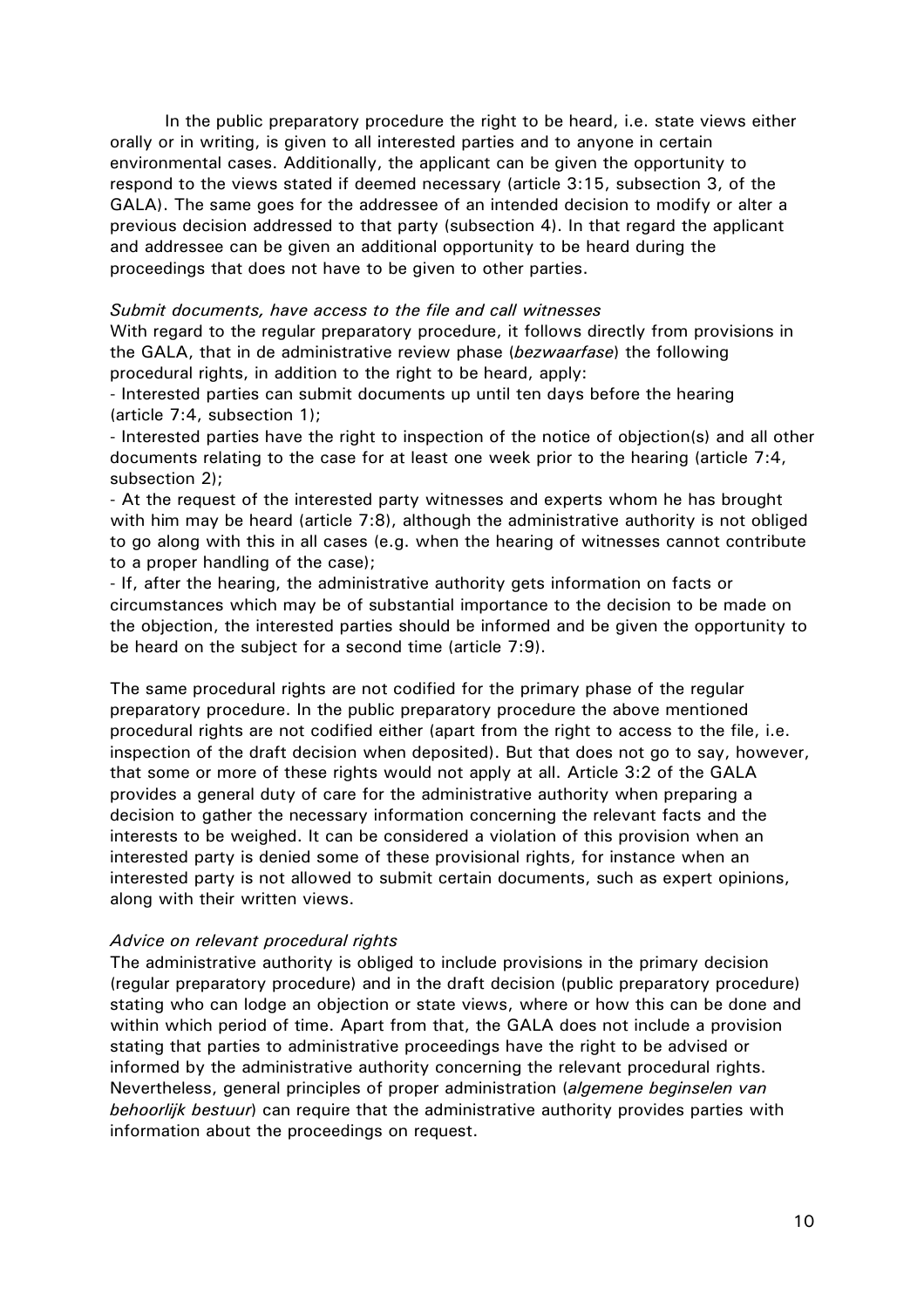#### Copy of the final decision

The right to receive a copy of the final decision is not codified as such in the GALA. However, it follows from division 3.6 of the GALA (relating to the notification and communication of the final decision), that the applicant and addressees shall receive a copy of the decision (article 3:41). Other interested parties must be notified that the decision has been made (article 3:43). When the public preparatory procedure has been applied, a copy of the final decision must be send to the those parties that have stated their views on the draft (article 3:44).

#### b. Or do different categories of parties to the administrative proceedings have different rights? If so, please provide information about the most important differences!

See a.

7. Is there a political or academic discussion concerning any kind of reform with regard to the participation rights of third parties to administrative proceedings in your country? Are there recent legislative proposals concerning the participation rights of third parties to administrative proceedings?

Considering that 'recent' is a relative matter, in 2005 the *actio popularis* (e.g. the right for *anyone* to lodge an appeal) in environmental law was abolished, owing to the political wish to shorten and simplify court proceedings in environmental cases. Since then, the right to lodge an appeal is reserved for interested parties pursuant to article 1:2 of the GALA. The right to participate in the administrative proceedings by stating views on the draft remains open to anyone. In case law and scientific literature the abolishment of the *actio popularis* has been criticized for a number of reasons. Firstly, research has shown that not many other persons than interested parties make use of the opportunity to state views on a draft, which shows that as far as the proceedings were considered lengthy and complicated before, this was likely not caused by the involvement of (many) persons that would now not be considered interested parties. Secondly, natural persons that are not considered interested parties because they solely represent general or collective interests can set up a non-governmental organization that represents those interests. These organizations can be considered interested parties and if they are, they have a right to lodge an appeal. Finally, since the abolishment of the actio popularis court proceedings have sometimes become more complex because whether a party is considered an interested party and is allowed to lodge an appeal, poses questions sometimes difficult to answer. For these reasons it has been said in jurisprudence and scientific literature that the abolishment of the *actio popularis* has not provided an effective solution for simplifying and shortening court proceedings in environmental cases. There are no legislative proposals to reinstate the *actio popularis*.

#### 8. What is the most important and most recent case law of your court relating to the status of third parties to administrative proceedings and their procedural rights therein? Please identify up to three cases and provide some information about the content and relevance of the judgements!

- The case law relating to the status of third parties as interested parties has been consistent for many years. The status of third parties as interested parties has always been determined on the basis of the criteria mentioned in 1a. In environmental and urban planning cases these criteria have been defined more specifically. The question whether a third party is an interested party in these types of cases is determined based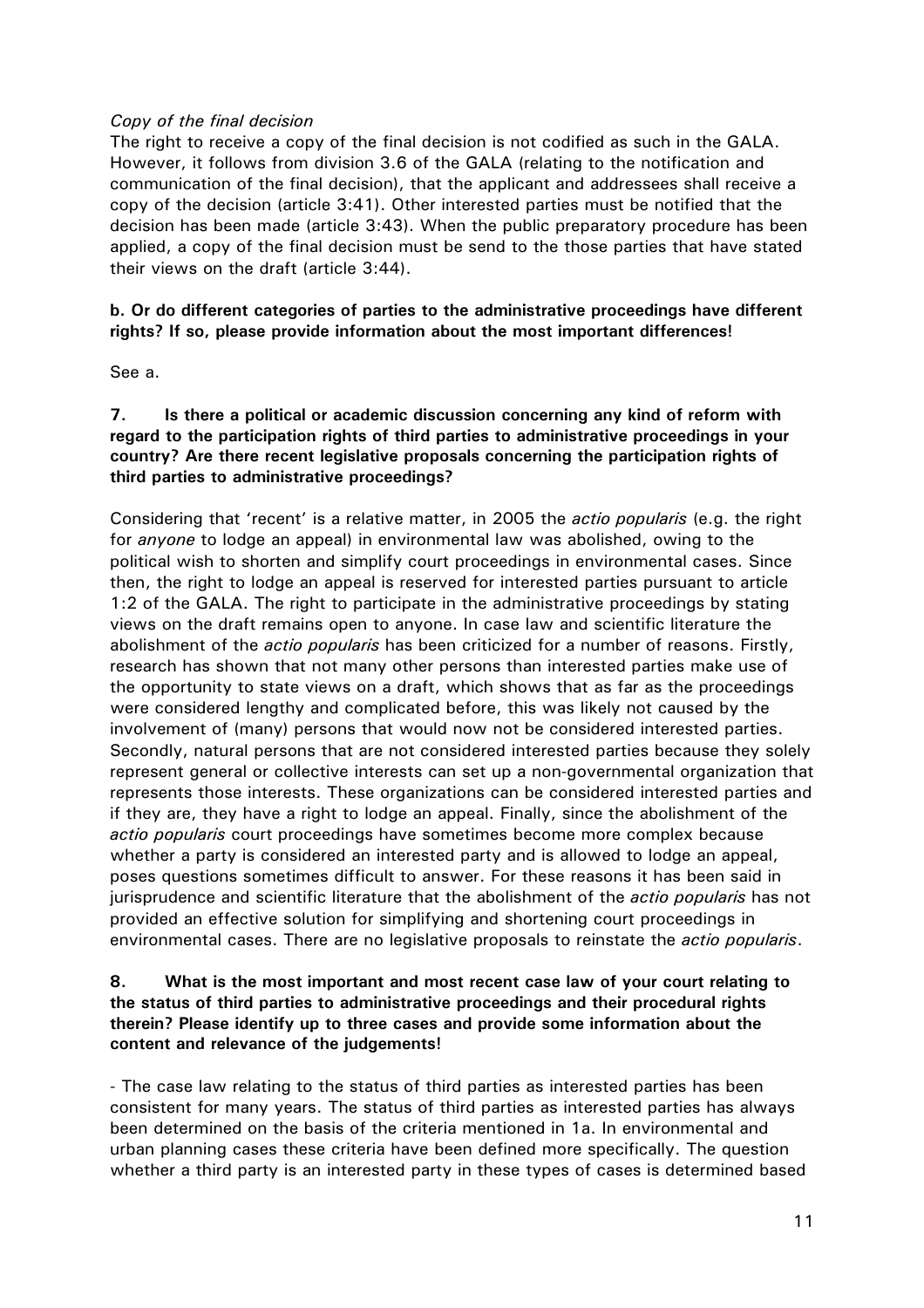on (a) the distance between the residence of the third party and the new development, (b), whether or not the third party will be able to see the new development and (c) whether the party will experience the environmental consequences of the development, such as an increase in traffic nearby.

 Recently an additional criterion has been developed for determining the status of third parties in environmental and urban planning cases. This criterion holds that a party should be expected to experience consequences 'of some significance' as a result of the decision. This criterion is considered a correction of the above mentioned criteria (in particular concerning, but not limited to the third criterion), in the sense that a third party can nevertheless not be considered an interested parties because the expected consequences of the decision for this party are not considered significant enough. In other words, if the third party is expected to perceive the (environmental) consequences (e.g. noise, increase in traffic or obstruction of view) from a certain development, but these consequences are so insignificant that it cannot be said that the party will truly be negatively affected, this party will not be considered an interested third party. It must be noted that previous to the development of this new criterion, third parties that were insignificantly affected by a decision in a development or urban planning case, were not considered interested parties either. However, a clear criterion was missing that has now been developed.

- Recently, the Central Appeals Court has asked the Attorney General for an opinion on the subject of indirect interests. More specifically, the Attorney General has been asked to investigate on the basis of which criteria it should be assessed whether a third party (nevertheless) is an interested party in case of a decision whereby benefits or other financial entitlements of the addressee in the social domain are determined. The Attorney General is expected to give his opinion in November of this year.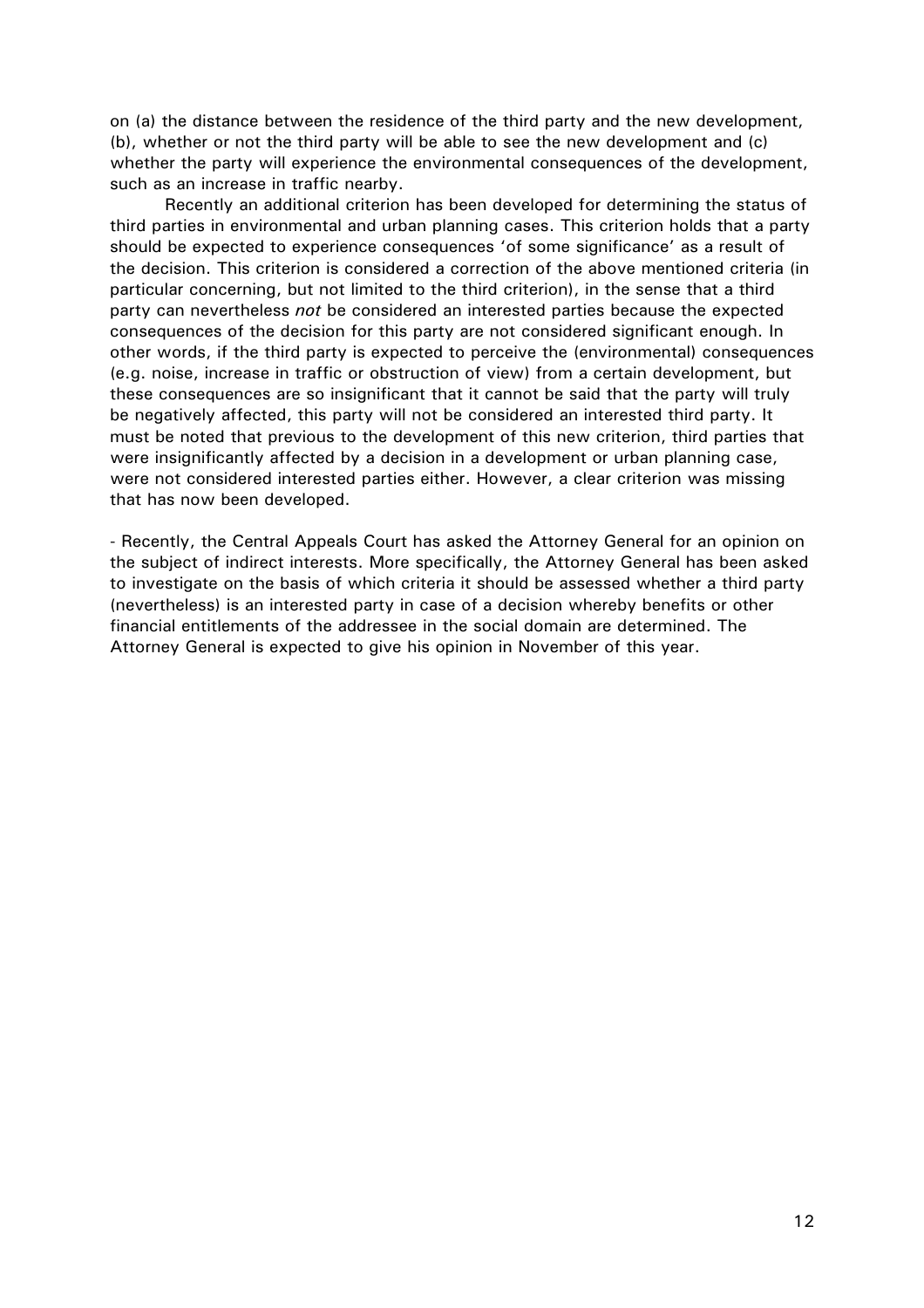#### II. Determination of Facts and Discretionary Powers

#### 1a. In administrative proceedings, do *administrative authorities* have a general duty to carefully and impartially investigate the facts of the case ex officio in your jurisdiction (principle of investigation)?

This is the case. Article 3:2 of the GALA states that when preparing an order an administrative authority shall gather the necessary information concerning the relevant facts and the interests to be weighed.

#### b. Are, in contrast, the parties to administrative proceedings generally obliged to present facts or evidence of their own accord (principle of party presentation)?

Besides the general duty of care for the administrative authority laid down in article 3:2, the GALA also provides, in case the proceedings are initiated by an application, a specific duty for the applicant to provide information. Article 4:2, subsection 2, of the GALA states that the applicant shall supply such information and documents as required for the requested decision as far as can reasonably be expected for him to obtain.

#### c. Do the rules for determining the facts distinguish between administrative proceedings initiated ex officio or by application?

As mentioned above, the GALA includes two provisions that refer to the collection of facts during the preparation of a decision. Whereas article 3:2 of the GALA assigns responsibility for investigating the facts to the administrative authority in principle, article 4:2 assigns in principle a duty for the applicant to provide information. How both these provisions relate to each other precisely, is not easily determinable.

Generally speaking, when the proceedings are initiated by an application, the administrative authority will partly rely on the information given by the applicant. The applicant is only required to supply information he can reasonably obtain. When the administrative authority cannot solely rely on the information provided by the applicant, for instance when further information is needed about the consequences of the intended decision for third parties in order to weigh their interests, or when the information supplied by the applicant is disputed by the other parties, further investigation is needed. In those cases generally the administrative authority will be responsible for determining the facts.

In administrative proceedings concerning ex officio decisions article 4:2 of the GALA is not applicable. Generally, in those instances the administrative authority will, pursuant to article 3:2, be responsible for determining the facts.

From the articles 3:2 and 4:2, the general rule can be deduced that the burden of proof falls in principle to whomever wishes to effect a change in the legal order. In case of ex officio decision it is the administrative authority wanting to effect that change, in case of an application it is (initially) the applicant. This general rule applies in the relationship between the administrative authority and the applicant. In relation to third parties the administrative authority is responsible for determining the facts.

However, it must be noted that specific administrative legislation can provide for a different distribution of duties as regards the determination of facts.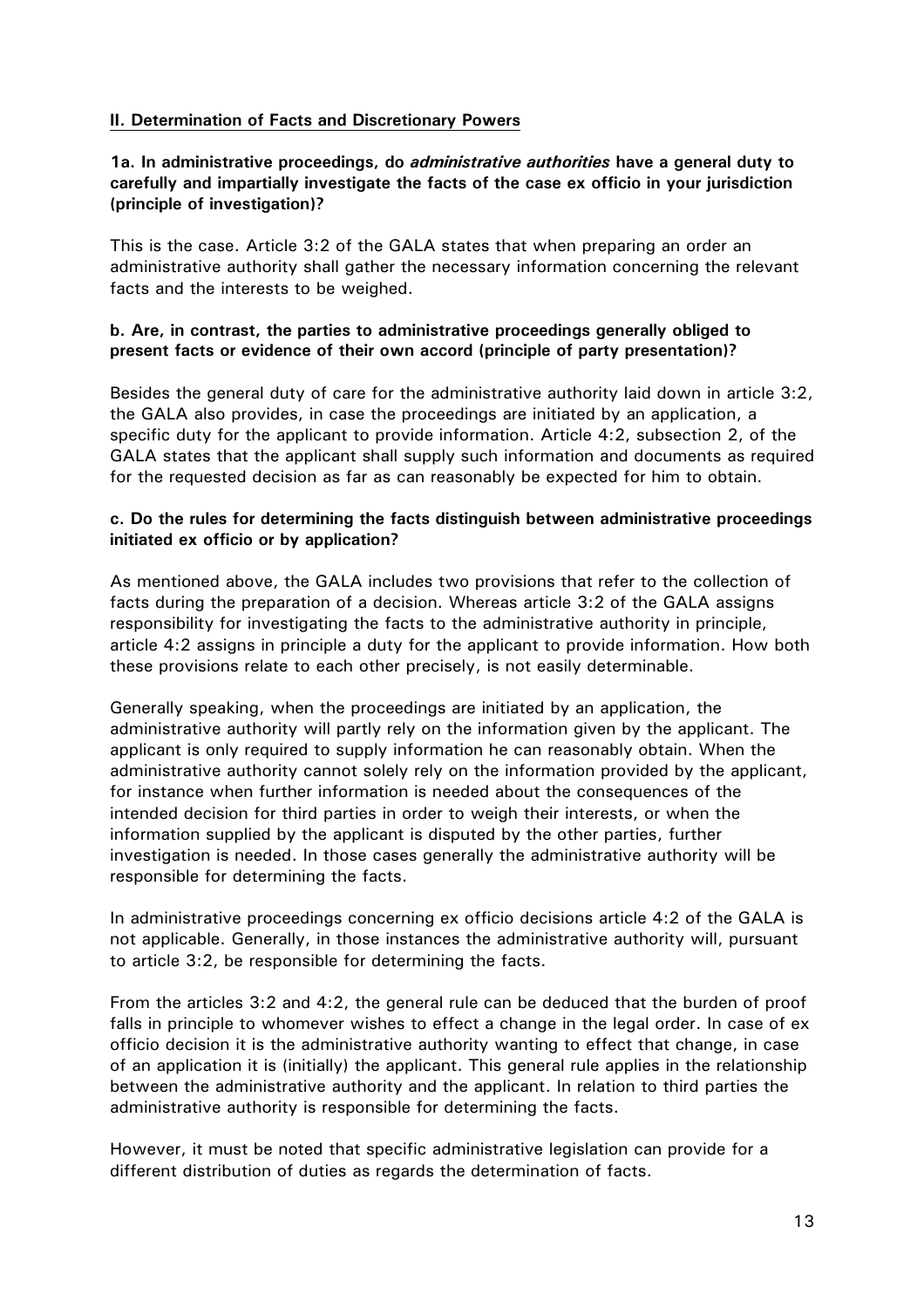#### d. Do the rules for determining the facts distinguish between facts which are favourable to the individual and others which are unfavourable to him?

With regard to the rules for determining the facts, a certain distinction is reflected in case law in the Netherlands between favourable and unfavourable facts.

When the proceedings are initiated by an application, it is expected of the applicant pursuant to article 4:2 to bring forward those facts favourable to him, i.e. the facts that support the application, as far as is reasonable to expect him to obtain. The applicant is not expected to supply unfavourable facts that support rejection of the application.

However, when article 3:2 of the GALA applies, and the duty to determine the facts falls to the administrative authority, it must take into consideration all the relevant facts, including those favourable to one or more parties. In case of an onerous decision, those favourable facts may be facts that cannot substantiate the intended decision and may exonerate the addressee, possibly resulting in the administrative authority refraining from the decision.

The fact that the administrative authority must take into account facts that are favourable to parties, does not mean it is required to go on an endless search for facts that can exonerate the addressee. The fact finding process by the administrative authority is limited, in the sense that the responsibility falls to the addressee when he either appeals to an exception to the applied rule or when he invokes a so called autonomous norm (e.g. the principle of legitimate expectations). In these instances the addressee does not dispute that the facts substantiating the decision were determined correctly, but proposes either exonerating circumstances or an exonerating norm. It falls to the person invoking the exception or autonomous norm to investigate and determine facts to substantiate that.

Specifically in Tax Law the rule of thumb is that the tax authorities should supply evidence for increasing the due tax amount, whilst the opposing citizen should supply evidence for diminishing the due tax amount.

e. Do different models of fact finding in administrative proceedings exist in your country with regard to different subject matters (e.g. ex officio administrative orders prohibiting or requiring specified actions of individuals, licensing of private projects on application, administrative sanctions, specific sectors of administrative law,…)?

Fact finding in administrative proceedings is generally governed by articles 3:2 and 4:2 of the GALA. However, specific rules can apply, for instance in cases regarding administrative punitive sanctions, such as the imposition of an administrative fine. Administrative punitive sanctions are subject to the requirements of article 6 ECHR. Different *models* of fact finding are not present in the Dutch legal order.

2. If your jurisdiction provides for the duty of the competent administrative authority to carefully and impartially investigate the facts of a case:

a. Are the parties to administrative proceedings obliged to cooperate in the investigation (e.g. by providing documents or by answering questions)?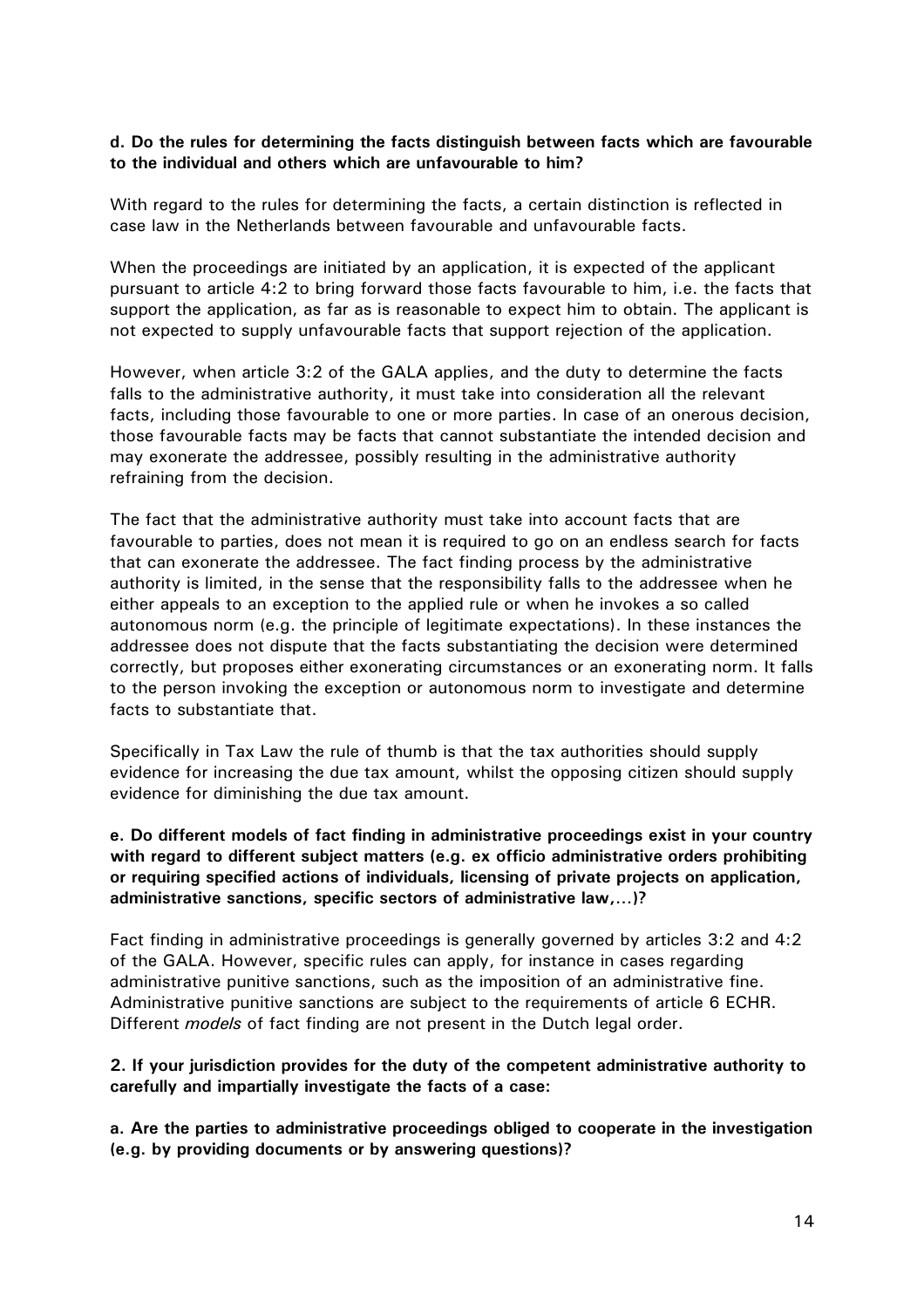As mentioned above, article 4:2, subsection 2, of the GALA states that the applicant shall supply such information and documents as required for the requested decision as far as reasonably can be expected. This is not so much a duty to comply, as the applicant can easily decide not to supply the information requested without being sanctioned. However, the applicant runs the risk that the administrative authority will choose not to deal with the application or reject it.

With regard to ex officio decisions, the GALA does not hold a general provision obliging the addressee of a decision to cooperate in the investigation. However the GALA (division 5.2; supervision of compliance) does include many provisions attributing investigative powers to supervisors charged with monitoring compliance of the provisions made by or pursuant to any statutory regulation. If a certain provision is not complied with, the GALA attributes to the administrative authority the power to make a decision to take enforcement action. Article 5:20, subsection 1, of the GALA states that everyone shall be obliged to cooperate fully with a supervisor, who may reasonably demand this in the exercise of his powers, within such reasonable time limit as he may specify.

Third parties are not required to cooperate to in the investigation during administrative proceedings.

Not surprisingly, quite a number of specific laws (e.g. concerning social benefits, subsidies) do specify citizen's obligations to answer questions of provide documents.

#### b. What are the consequences, if a party to administrative proceedings does not comply with its duty to cooperate?

With regard to the applicant article 4:5, subsection 1, of the GALA states the administrative authority may make a negative decision, not on substantial grounds, but only based on the insufficiency of the application, provided the applicant has been given the opportunity to amplify the application within a reasonable span of time, set by the administrative authority. Alternatively, the administrative authority can reject the application.

Concerning the duty to cooperate to a supervisor (article 5:20), the refusal to cooperate is punishable pursuant to article 184 of the Penal Code. Note however, that when the administrative authority intends to impose an administrative fine (bestuurlijke boetes) the right to silence (*nemo tenetur*) applies pursuant to article 6 ECHR.

#### c. Are there differences in the duty to cooperate among different categories of parties (applicants, potential addressees of the final decisions, third parties)?

There are some differences in the duty to cooperate, in the sense that the consequences of not cooperating are different.

Only with regard to the addressee of a decision about enforcement action, one can say that a real duty  $-$  i.e. that it is enforceable  $-$  exists.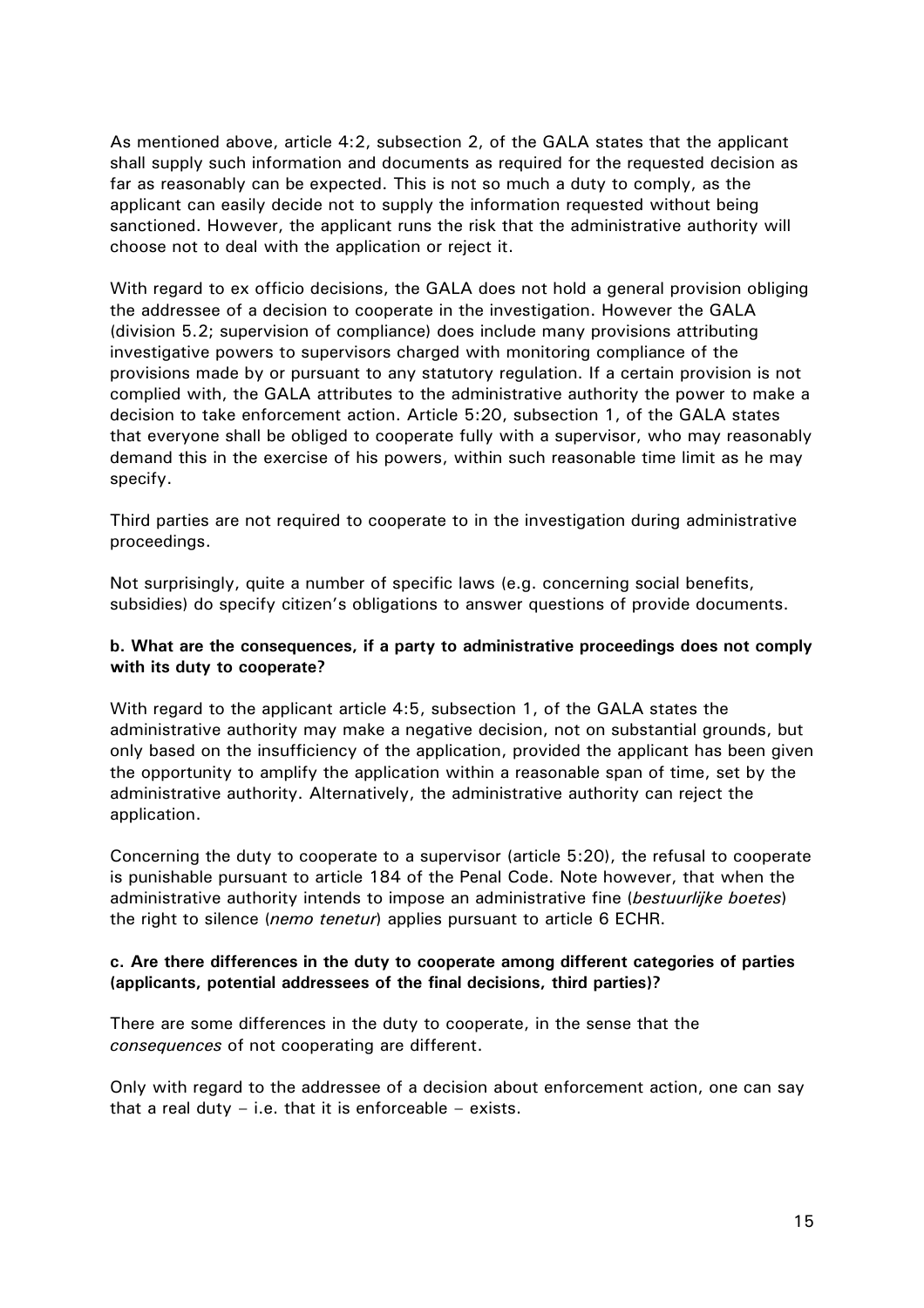An applicant runs the risk that the administrative authority will not decide on his application on substantial grounds, but based on the application's insufficiency only, in case he does not meet the requirements of article 4:2 of the GALA.

Third parties are not required to cooperate in the investigation during administrative proceedings. They are however required to substantiate either their views on the draft or their notice of objections with relevant facts. If they fail to do so, they run the risk that the administrative authority decides to declare their case inadmissible. In this sense, their 'duty' to comply is comparable to that of the applicant.

#### 3.a. In the fact finding process, is the administrative authority in your legal order bound by strict procedural rules (e.g. demanding for a certain organization) or is this process subject to discretion of the administrative authority?

The administrative authority is not bound by strict procedural rules, e.g. demanding for a certain organization. In some cases however, the determination of some facts has to be done by persons or institutes with certain skills or expert knowledge. For example: - the investigation in the context of enforcement in certain fields is left to designated supervisors, for example the Data Protection Agency (Authoriteit Persoonsgegevens) or the Authority for Consumers and Markets (Autoriteit Consument & Markt); - To determine if a person is entitled to government benefits because of disability a medical examination must be performed by a medical doctor.

#### b. Has the administrative authority broad discretion in evaluating the facts found in the administrative proceedings?

In the Dutch legal order, a distinction is made between *determining* the facts and evaluating the facts. The administrative authority has no discretion when it comes to determining the facts. The determination of facts is generally subject to full judicial control in an administrative court. However, the administrative authority, in some cases, does have discretion in evaluating (waardering) the facts. This can be illustrated by the following example. Say that a municipal bylaw (Algemene Plaatselijke Verordening) states that the administrative authority can decide to temporarily close a business when firearms are used and according to the burgomaster this constitutes a disturbance of the public order. If the administrative authority want to make use of this power, it has no discretion to determine whether firearms were indeed present. This is a fact that needs to be *determined* and is subject to full judicial control. If this fact is determined, however, the administrative authority subsequently does have discretion in *evaluating* whether or not this fact constitutes a disturbance of the public order. If the administrative authority holds that the presence of firearms does indeed constitute a disturbance of the public order, the court will apply limited control with respect to that evaluation of facts. Certainly not all provisions allow for the evaluation of facts. If the municipal bylaw had stated that the administrative authority 'shall close a business if firearms are found', the administrative authority does not have discretion since the provision leaves no room for evaluation of facts.

c. Does your national legal order provide for rules concerning composite investigations, i.e. the collaboration of different administrative authorities (like establishing a responsible officer of one administrative authority) or the collaboration of different officers within one administrative authority, e.g. a hearing officer who may hold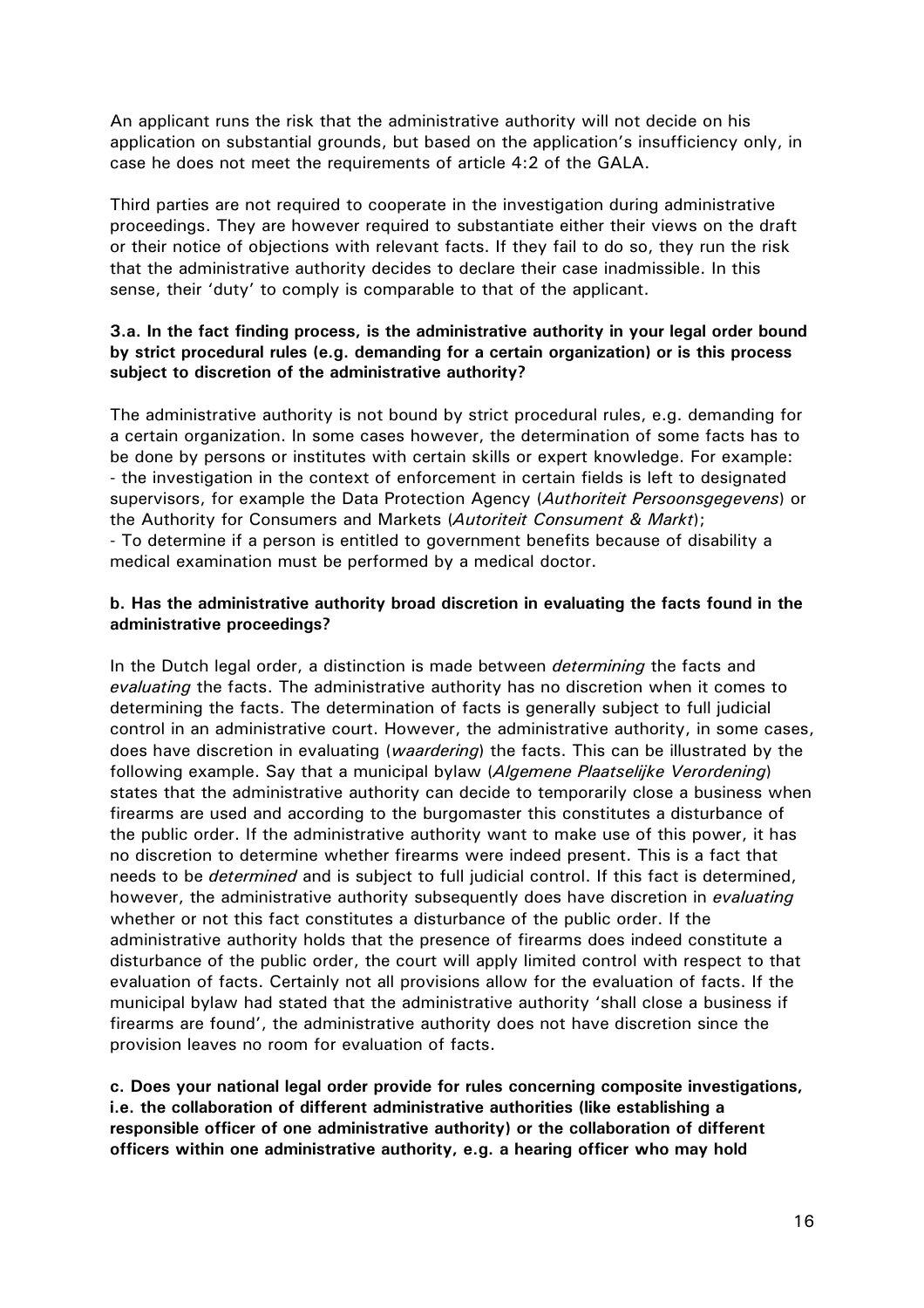#### hearings with applicants (like asylum seekers) while another officer takes the final decision based on written reports of such a hearing officer?

The GALA provides for some rules concerning the collaboration of different administrative authorities (division 3.5 of the GALA). These rules are applied when more than one decision, such as permits, exemptions or subsidies, is required in relation to the same project and different administrative authorities are competent for each of these decisions. The rules regulate among other things which administrative authority is responsible for coordinating the administrative proceedings, what time limits apply and which administrative court is competent. The Spatial Planning Acts includes similar provisions relating to development projects.

#### 4. a. Does your national legal order provide for specific rules of evidence for the fact finding in administrative proceedings?

In the Dutch administrative legal order, the so called doctrine of free-evidence (*vrij-bewijsleer*) applies. Rules of evidence are almost entirely absent and the court has great freedom in dividing the burden of proof (bewijslastverdeling), determining the admissibility of evidence (bewijsmiddelen) and evaluating the evidence (bewijswaardering). With regard to the distribution of the burden of proof it is generally determined in case law that, inherent to articles 3:2 of the GALA, the burden of proof lies in principle with de administrative authority, except in case of an application, where the burden of proof will lie with the applicant with regard to the facts he can reasonably be expected to supply with the application (see also 2.d.).

Specific administrative legislation can provide for a concrete distribution of the burden of proof. The rationale of these distributions can generally be found in the articles 3:2 and 4:2 of the GALA.

#### b. If this is the case, what are the most important principles? Not applicable.

#### c. If this is not the case, what other (general) rules apply?

With regard to fact finding in administrative proceedings some general rules, derived from case-law, apply, in addition to the one named above, derived from the articles 3:2 and 4:2 of the GALA:

- The responsibility for determining the facts, and with that also the burden of proof for these facts, falls in principle to whomever wishes to effect a change in the legal order; - Generally all types of evidence can be presented to substantiate the facts;

- Specific administrative legislation can set rules for the type of evidence to be presented, such as a medical report drafted by a physician;

- Some types of evidence have more evidential value than others, such as a police report, signed by an officer who has taken the oath of office, but the findings are open to dispute;

- Administrative authorities can make use of unlawfully obtained evidence, unless the means by which this evidence is obtained go against what is allowed by a properly acting government in such a way that it must be qualified as unlawful under all circumstances.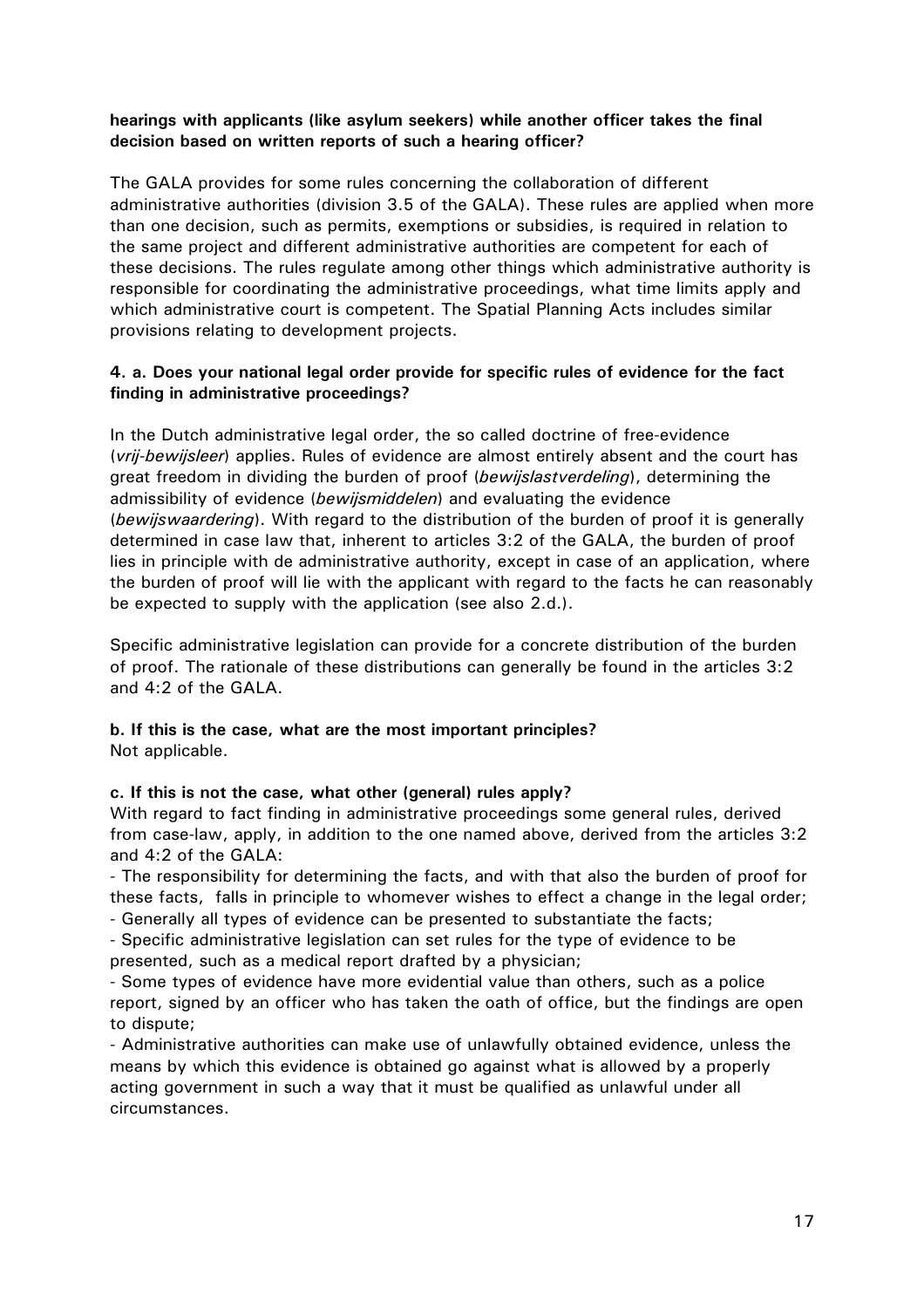#### d. What is the rationale for the model applied in your jurisdiction?

The rationale for the doctrine of free-evidence is, as is evident from the parliamentary history of the GALA, the view of the legislator that the administrative court should play an active role in the process of fact finding in court proceedings. The court is expected to go in search of the relevant facts himself. This is expressed in article 8:69, subsection 3, of the GALA which state that the administrative court may supplement the facts on its own initiative. For the purpose of supplementing the facts, the GALA assigns various judicial investigative powers. Because of the active role of the administrative courts in the process of fact finding, the legislator was not inclined to codify rules of evidence in administrative proceedings, since these rules may be considered obstructive.

However, since the introduction of the GALA in 1994, a practice has arisen wherein the primary responsibility for presenting the facts more and more lies with the parties. It has been detected in jurisprudence and literature that the rationale of the legislator and the current practice of the courts have somewhat grown apart. Owing to this change in the legal order a distribution of the burden of proof based on the articles 3:2 and 4:2 of the GALA has been developed in case law. Academics have additionally deduced from case law so called rules of thumb (vuistregels), that offer some further guidance as to the distribution of the burden of proof. These rules of thumb are:

- The party that hampered the investigation of the facts, for instance because they are no longer in possession of necessary documents through their own fault, bears the burden of proof;

- The party that has an interest in the assessment of a particular fact, bears the burden of proof;

- The party who is best able to supply the evidence (e.g. operational data of a party's company) bears the burden of proof;

- The party that appeals to an exception to the rule (e.g. transitional provisions in urban planning) bears the burden of proof.

#### e. Are there any rules in your national legal order providing for the inadmissibility of certain evidence? If so, please give some details!

Since the GALA does not provide any general rules of evidence, it also does not include provisions pertaining to the admissibility of certain evidence. Therefore generally any type of evidence is admissible, although some exceptions exists. For example, some limitations are set to illegally obtained evidence (see 4.c.).

 Another example can be found in immigration law, where limitations are set to the evidence that can be given in case of asylum claims related to sexual orientation. The asylum seeker is not required to submit explicit photo and video material to substantiate their sexual orientation and if such types of evidence are submitted of one's own accord, it is considered inadmissible.

#### 5. In court proceedings, who is responsible for the presentation and investigation of facts and evidence?

#### a. The court or the parties?

Both the parties and the court have a role in the investigation and presentation of the facts and evidence. Generally, the parties are initially responsible for the investigation and presentation of facts and evidence. On the basis of the facts and the grounds for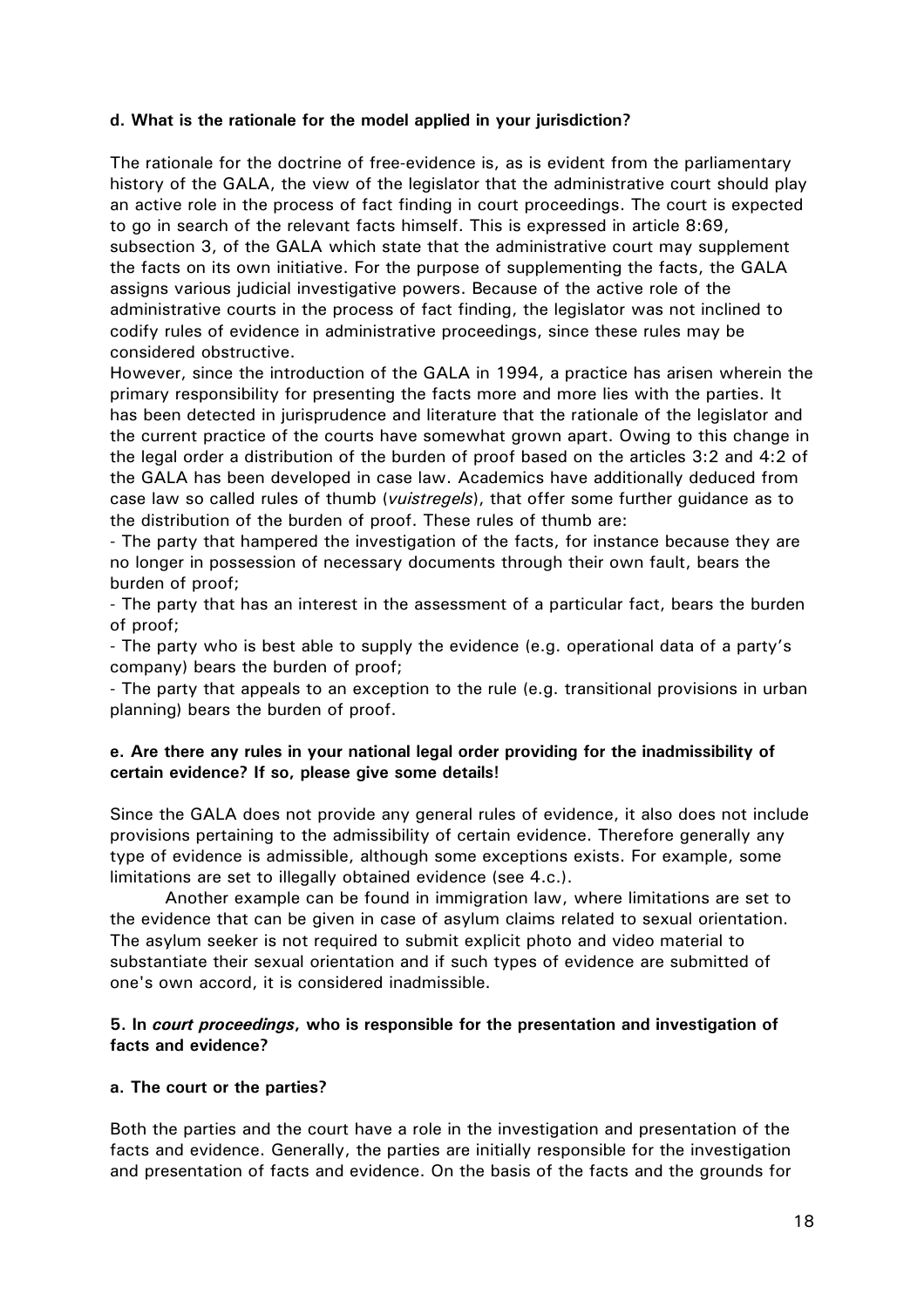appeal brought forth by the parties, the court will determine which facts are in dispute. It is with regard to those facts that the court can either make use of its investigative powers to determine which facts are true, or allocate the burden of proof to a certain party and instruct that party to deliver (further) evidence to substantiate the alleged facts.

#### b. Are there differences between the responsibilities of claimants and defendants or between individuals and administrative authorities?

In the Dutch legal order, there is a difference in the responsibility for the investigation and presentation of facts and evidence between the appellant on the one hand and the administrative authority on the other. When the administrative authority is responsible for the investigation and determination of the facts, pursuant to article 3:2 of the GALA, the burden of proof lies with the administrative authority to provide evidence to support to those facts. In order to oppose those facts the appellant is merely required to establish a *reasonable doubt* as to the correctness of the facts. He is not required to deliver evidence to the contrary of the facts stated by the administrative authority. In this regard the burden that lies on the administrative authority to determine the facts is generally greater than the burden that lies on the appellant to oppose those facts. The difference in responsibility is further illustrated in the answers given in the case study (see III.).

#### c. Is the administrative court free in the consideration of evidence or are there certain rules of evidence? In the latter case, please give details!

The administrative court is free in the consideration of evidence, pursuant to the doctrine of free-evidence.

#### 6. a. What is the general standard of control applied by administrative courts in regard to the fact finding of the administrative authority? Are there limitations in the scope of judicial control?

The *determination* of the facts by the administrative authority is in principle subject to full judicial control. Wherever the administrative authority is allowed (some degree of) discretion with regard to the *evaluation* of facts, the court will apply limited judicial control (also see 3.b.).

#### b. Does your national legal order know standards of (limited) control in regard to complex factual evaluations comparable to the concept of technical discretion applied by the ECJ (see annex to this question below)?

As mentioned before, the determination of the facts by the administrative authority is in principle subject to full judicial control. The administrative authority does not enjoy discretion in that regard. In principle, this applies to the determination of complex facts as well. These facts will often have been investigated and determined by an expert and set out in an expert opinion. When the investigation and determination of the facts is carried out by an expert, the administrative authority is obliged to check whether the investigation was carried out with due care (vergewisplicht). When the administrative authority has done so, the court will find that the administrative authority can in principle rely on the expert opinion, unless the opposing parties dispute the expert opinion and establish *reasonable doubt* as to the reliability of the expert opinion.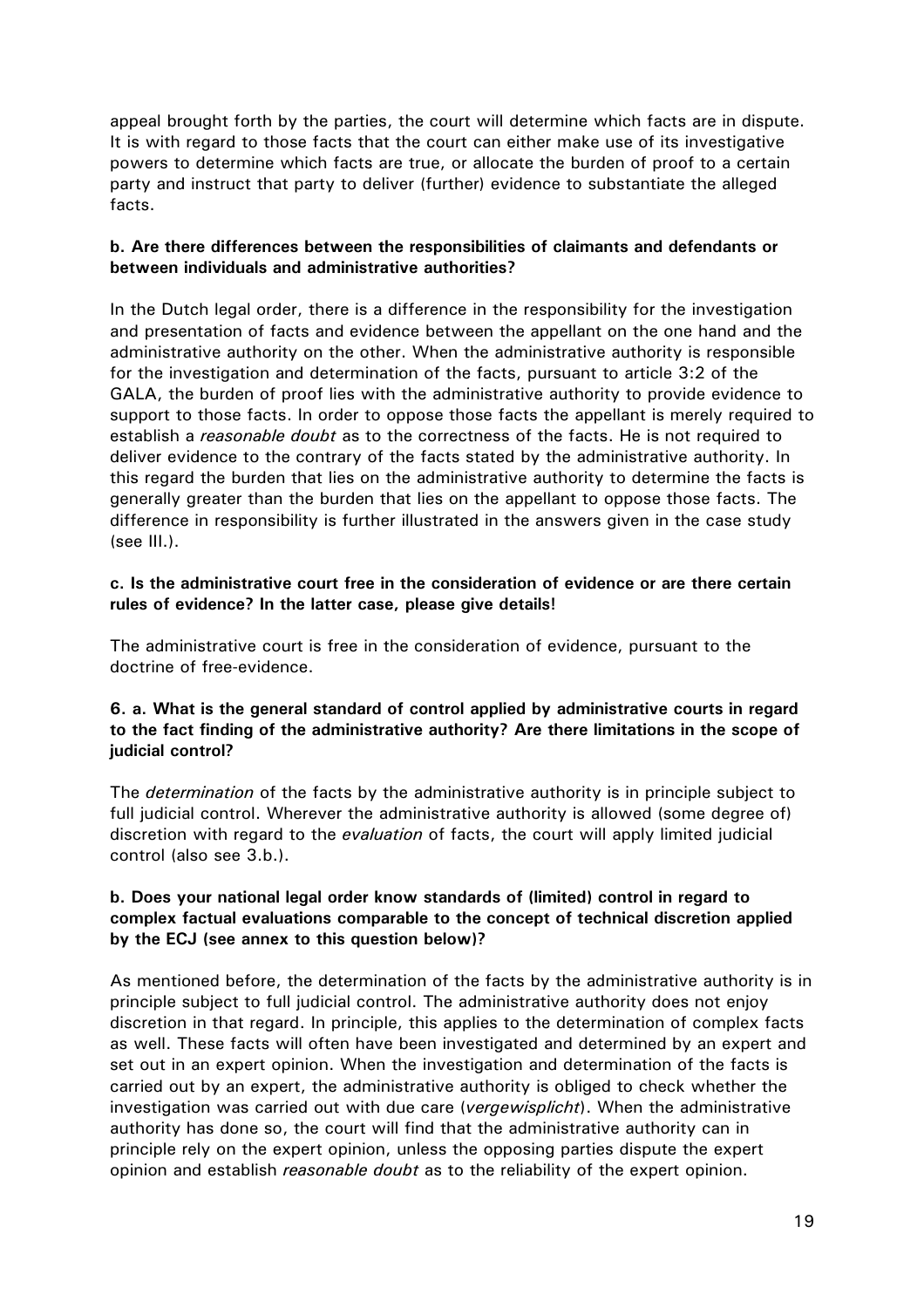The courts apply a certain level of reduced control where they allow the administrative authority to rely on the expert opinion (provided that the vergewisplicht was kept), but only in so far no reasonable doubt as to the reliability is established. To establish this reasonable doubt opposing parties are not legally required to submit their own expert opinion, but often times there is a greater chance of success in establishing reasonable doubt when parties submit an expert opinion of their own.

In the field of competition law, the Trade and Industry Appeals Tribunal (College van Beroep voor het bedrijfsleven; the competent court for cases on competition law), influenced by the case law of the European Court of Justice<sup>1</sup>, applies a standard recital in which it is expressly stated that the administrative authority enjoys a certain level of discretion with regard to the *evaluation* of complex economic facts and circumstances in light of the provisions of the Dutch Competition Law Act. Certain terms in these provisions allow for an interpretation by the administrative authority (such as the term 'market concentration' in article 41 Mw). With regard to this evaluation of the complex facts the Tribunal applies a reduced standard of control. In so far, this practice is comparable with that of the European Court of Justice. However, contrary to the ECJ, the Tribunal does not solely focus on procedural requirements. The *determination* of the facts remains subject to full judicial control. Therefore the Tribunal can address material aspects of the facts, as is in line with the dogma as explained above.

#### c. If this is the case, what are typical cases in which such a standard of reduced control is applied?

Typical cases in which such a standard of reduced control is applied, can be found in environmental law, competition law and social security law (e.g. with regard to expert medical opinions).

#### d. Are these cases qualified as a specific category of administrative discretion or are they subject to the general principles concerning discretionary powers of administrative authorities?

Neither. The reduced judicial control as described in 6.b., is brought about by the fact that the courts will generally not have the same expertise on the subject at hand as the expert(s) that drafted the expert opinion underlying the decision. The reduced control applied by the courts in this regard is not related to any discretion the administration might have with regard to the determination of complex facts since, again, it does not have any. In other words, the administrative authority has the same responsibility with regard to complex facts as it does with non-complex facts and the administrative authority must act in accordance with its general duty of care (article 3:2 GALA) in both cases.

#### 7.a. In your national legal order, are the procedural standards to be observed by administrative authorities in their fact finding the more stricter the more the administrative authorities are conceded substantive discretionary powers?

Since the administrative authority does not have discretion with regard to the determination of facts, the degree to which procedural standards are to be observed during administrative proceedings, is the same in each case, regardless of whether the decision is a discretionary or non-discretionary decision.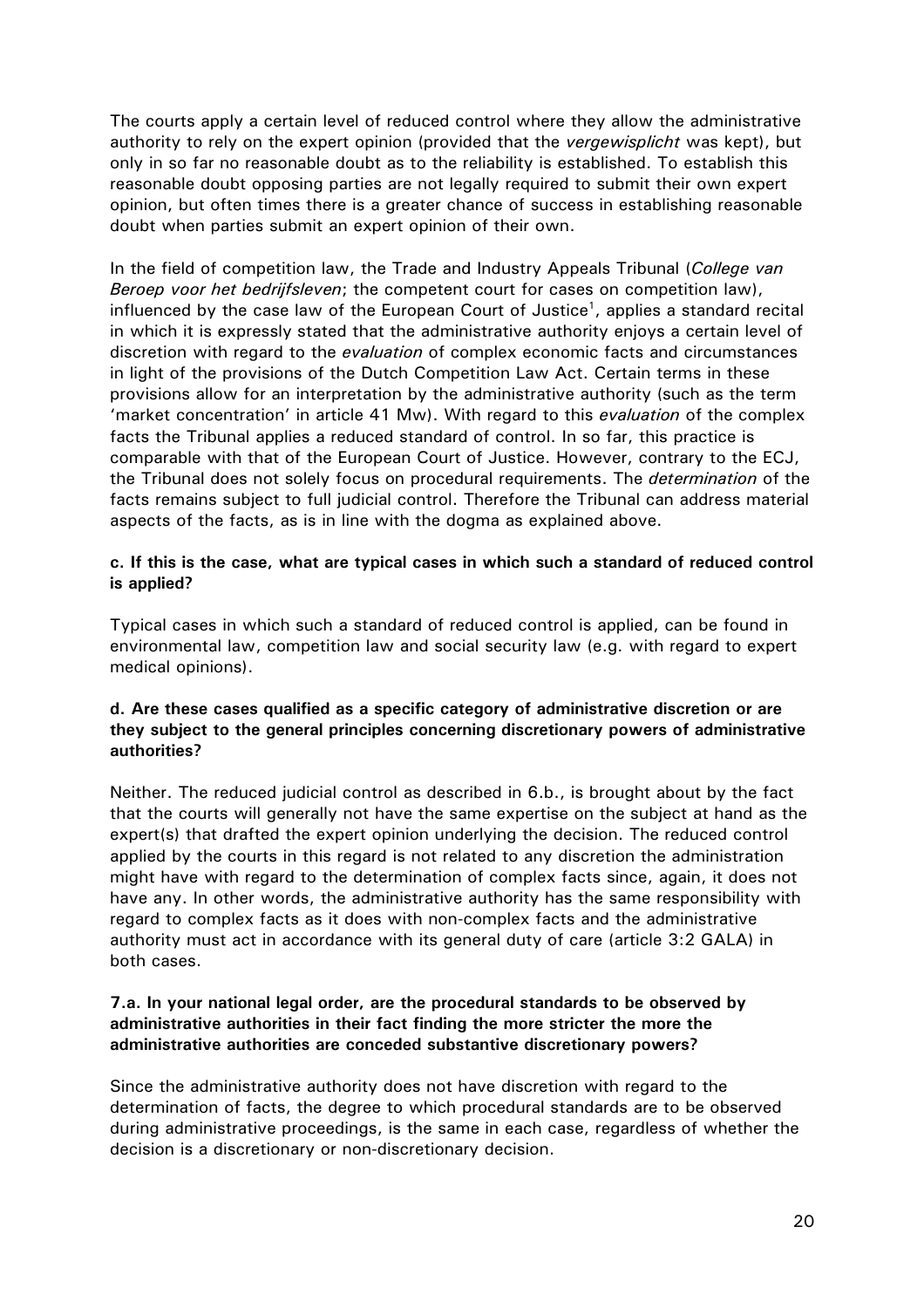#### b. What is, as far as applicable, the rationale of reduced (substantive) controls exercised by the administrative courts?

As has been said, the administrative authority does not have discretion in the classical sense with regard to the determination of the facts. For the sake of completeness, the types of discretion that the administrative authority does have, will be addressed here.

In the Dutch legal order discretionary powers given to an administrative authority can be differentiated in (1) discretion with regard to the evaluation of the facts and (2) discretion with regard to policy.

In the first case the legislator will have intentionally included vague terms in the statutory provision that is the basis for the decision in question (see the example in 3.b.). Some vague terms are deliberately left open to the interpretation of the administrative authority and therefore give discretion for an evaluation of the facts by the administrative authority. An example of such a term is 'disturbance of public order'.

With regard to policy freedom the legislator has left the assessment whether to make use of the power to the discretion of the administrative authority. For example, article 8 of the Act of Public Demonstrations specifies that the burgomaster can cancel a demonstration if the protection of health or prevention of riots or disorderly conduct demands it. The word 'can' implies a discretionary power.

With regard to these two types of discretionary power, the court applies limited judicial control. The rationale for this can be found in the principle of separation of powers, according to which the courts respect the discretionary power given to the administration by the legislator. Again, this discretion applies to the evaluation of facts and freedom of policy only, and not to the determination of facts.

#### c. Are administrative courts reluctant to interfere with material decision-making of administrative authorities?

In the Dutch legal order, administrative courts decide on the grounds brought forth by the parties. Therefore, if the grounds for appeal relate to the material decision-making of the administrative authority, which is often the case, the courts will address this.

#### d. Do they prefer to focus on procedural aspects?

j

No. The courts will focus on procedural aspects when these are addressed by the parties<sup>3</sup>. However, if the material decision-making cannot be considered defective although any procedural norm was violated, the courts will generally not proceed to nullify the decision. Article 6:22 of the GALA states that an order against which an objection has been made or an appeal has been lodged may be upheld by the authority deciding on the objection or appeal, despite an infringement of a written or unwritten rule or general legal principle, if it is plausible that the infringement has not prejudiced the interests of the interested parties.

 $3$  The court is obliged to consider some procedural aspects ex officio. However, these procedural aspects have no bearing on the decision, but on the admissibility of the appeal (e.g. is the appealing party an interested party, has the party submitted views or a notice of objection?, see also the case study).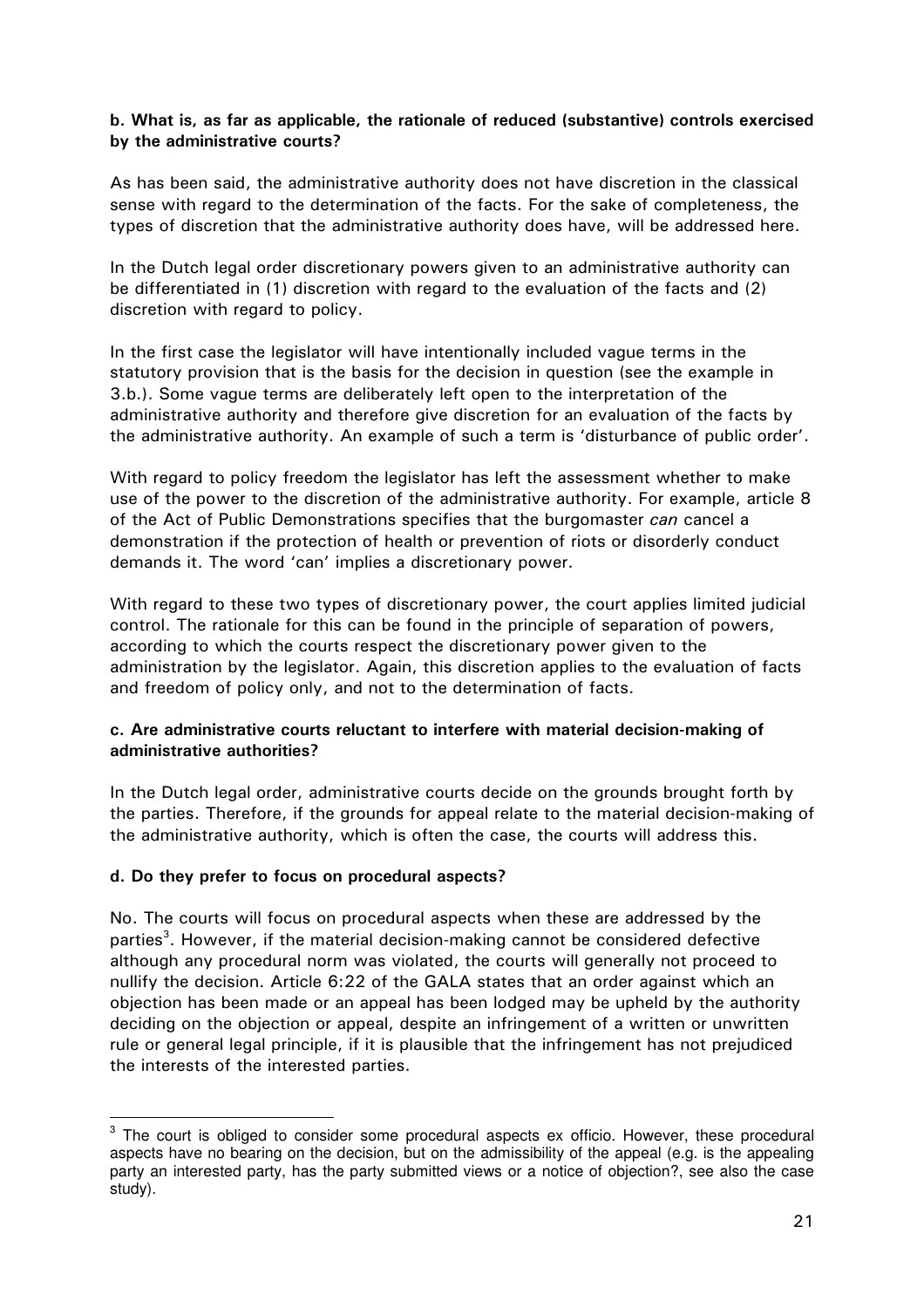#### e. Does your national legal order know prepositioned or anticipated expert opinions (e.g. in environmental law) to which a superior validity is conceded?

The administrative courts have the power to appoint their own judicial expert to investigate and determine the facts of a case. For environmental cases the courts can appoint the Stichting Advisering Bestuursrechtspraak voor Milieu en Ruimtelijke Ordening (StAB). The StAB is an impartial and independent agency with expertise on the environmental effects of planning and development. The StAB will generally be appointed by the court to offer their expert opinion in those instances where the facts are complex and disputed by (expert opinions supplied by) the opposing parties. The expert opinion given by the StAB does not in principle have a superior validity in the sense that its opinion is unquestioningly assumed to be correct. However, the expert opinions given by the StAB are generally considered more persuasive on the grounds that it is an impartial and independent agency.

 Another example can be found in immigration law, where the determination of the authenticity of documents by the Royal Military Police is considered to have a superior value based on the expertise of the Royal Military Police in this field. Although it is in theory possible to dispute the findings of the Royal Military Police, it is very difficult to do so practically speaking.

f. As far as the concept of technical discretion applied by the ECJ in regard to administrative decisions (or similar) is applied in your national legal order (cf. II.6.b)), can the reduced standard of control be regarded as a consequence of different institutional capacities of courts and administrative authorities?

The way the courts deal with the determination of complex facts by the administrative authority, in the sense that it applies reduced control, is brought about by the fact that the courts will generally not have the same expertise on the subject at hand as either the administrative authority itself or the expert(s) appointed by the administrative authority.

#### 8. Are there any constitutional provisions and/or principles governing the questions

#### a. of the determination of facts of a case by the administration

No.

b. of the possibilities of the administration to enjoy discretion therein

No.

c. of the standards of control to be applied by the administrative courts (e.g. a constitutional guarantee of effective judicial remedy, a strict duty of administrative bodies to comply with legal requirements)?

No.

9. Is there a political or academic discussion concerning any kind of reform with regard to the discretionary powers of the administration, especially with regard to the determination of facts, and the corresponding reduced judicial control by administrative courts in your country? Are there recent legislative proposals concerning the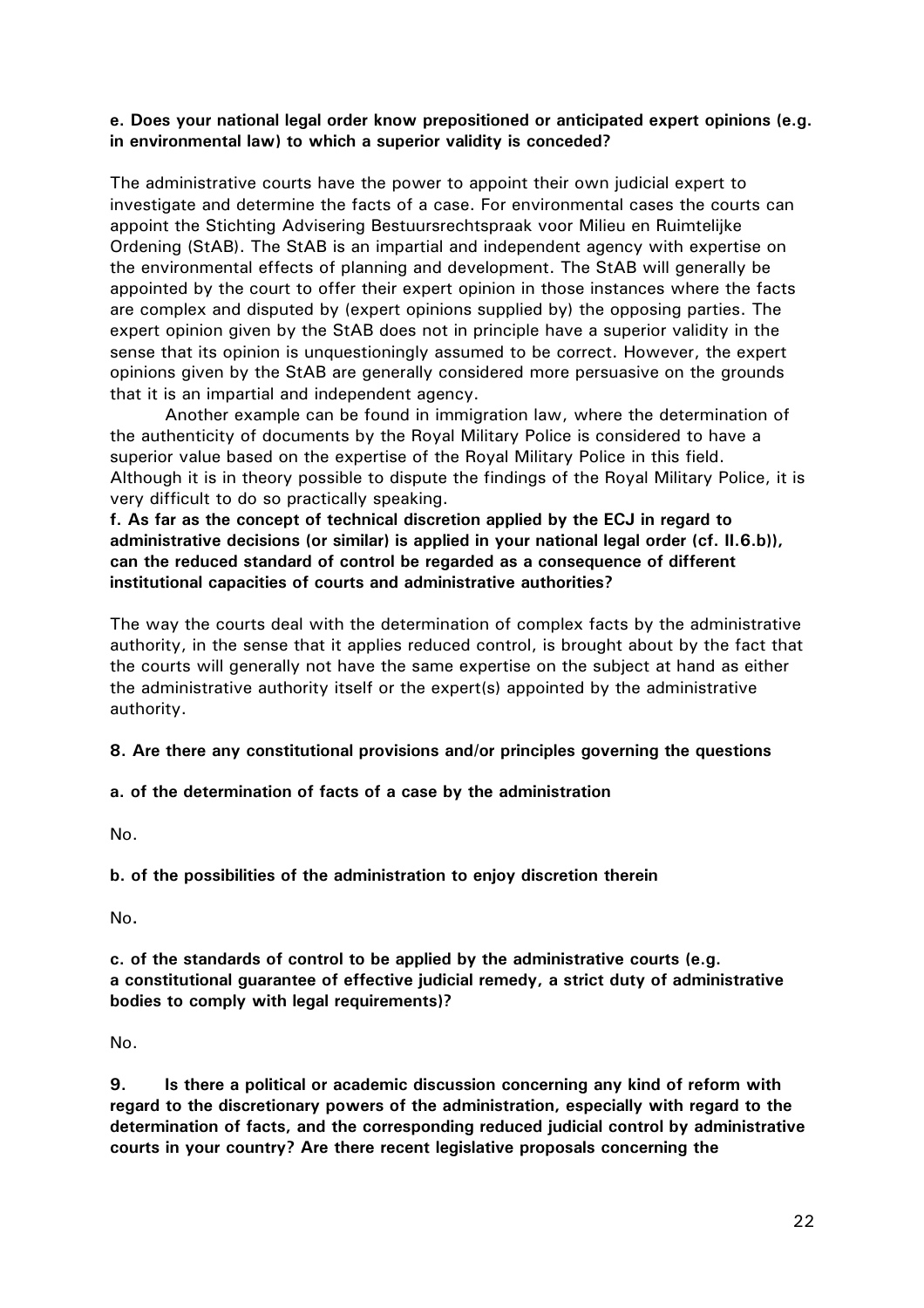#### discretionary powers of the administration and the corresponding reduced judicial control?

- There is an on-going academic discussion concerning the lack of general rules of evidence in the GALA, in particular rules pertaining to the distribution of the burden of proof. It has been found that some parties, especially those not represented by an attorney, are sometimes unaware that the burden of proof lies with them with regard to certain facts. When they are made aware of this, typically during the court hearing, procedural rules sometimes do not allow them to bring forth evidence at that (late) stage of the court proceedings. It is for that reason, some promote that rules on the distribution of the burden of proof should be codified. There are no legislative proposals on this matter.

- In the last decade, some criticism has been expressed of the standard of judicial control applied by the courts with regard to fact finding, stating that the courts too often leave the fact finding process to the discretion of the administrative authorities. It was said that the judicial control was limited to the evaluation of the fact finding process as done by the administrative authority, and that the courts did not do enough to determine the facts themselves. At the same time a need for a stricter control on the use of discretionary power was expressed in jurisprudence. As a response to the criticism, the courts recently started giving more attention to the standards of control that should be applied with regard to the determination of facts, the evaluation of facts and freedom of policy. As a response the courts also made more use of their investigative powers in recent years. There is a renewed understanding that the courts play an active role with regard to fact finding in court proceedings.

#### 10. What is the most important and most recent case law of your court relating to the discretionary powers of the administration, especially with regard to the determination of facts, and the corresponding reduced judicial control by administrative courts? Please identify up to three cases and provide some information about the content and relevance of the judgements!

- In 2017, the Central Appeals Court (Centrale Raad van Beroep) together with the Administrative Judicial Review Division of the Council of State (Afdeling bestuursrechtspraak van de Raad van State; ABRvS), developed principles for the courts to apply in cases in which the administrative authority relies on an advice from its own medical expert. The judgments are based on a judgment of the European Court of Human Rights of 8 October 2015 (Korošec v. Slovenia). The principles developed are that the court must first check whether the advice has been carefully formulated and is transparent. Subsequently, there must be equality of arms between the person involved and the administrative authority when it comes to the possibility of presenting evidence. If this balance is missing, the court will have to restore this balance. The court can do this, for example, by appointing an independent judicial expert himself. If the person concerned has requested the court for such an appointment, and the court rejects this, it will have to explain why it judges itself capable of attaining a judgment without such an independent expert. (ECLI:NL:CRVB:2017:2226 and ECLI:NL:RVS:2017:1674).

- Also in 2017, the ABRvS developed additional principles on the gathering of evidence in decisions that impose administrative fines  $(i.e.$  criminal charge; article 6 ECHR) and, furthermore, re-established that the burden of proof with regard to the alleged violation, lies with the administrative authority. If any doubt as to whether the violation was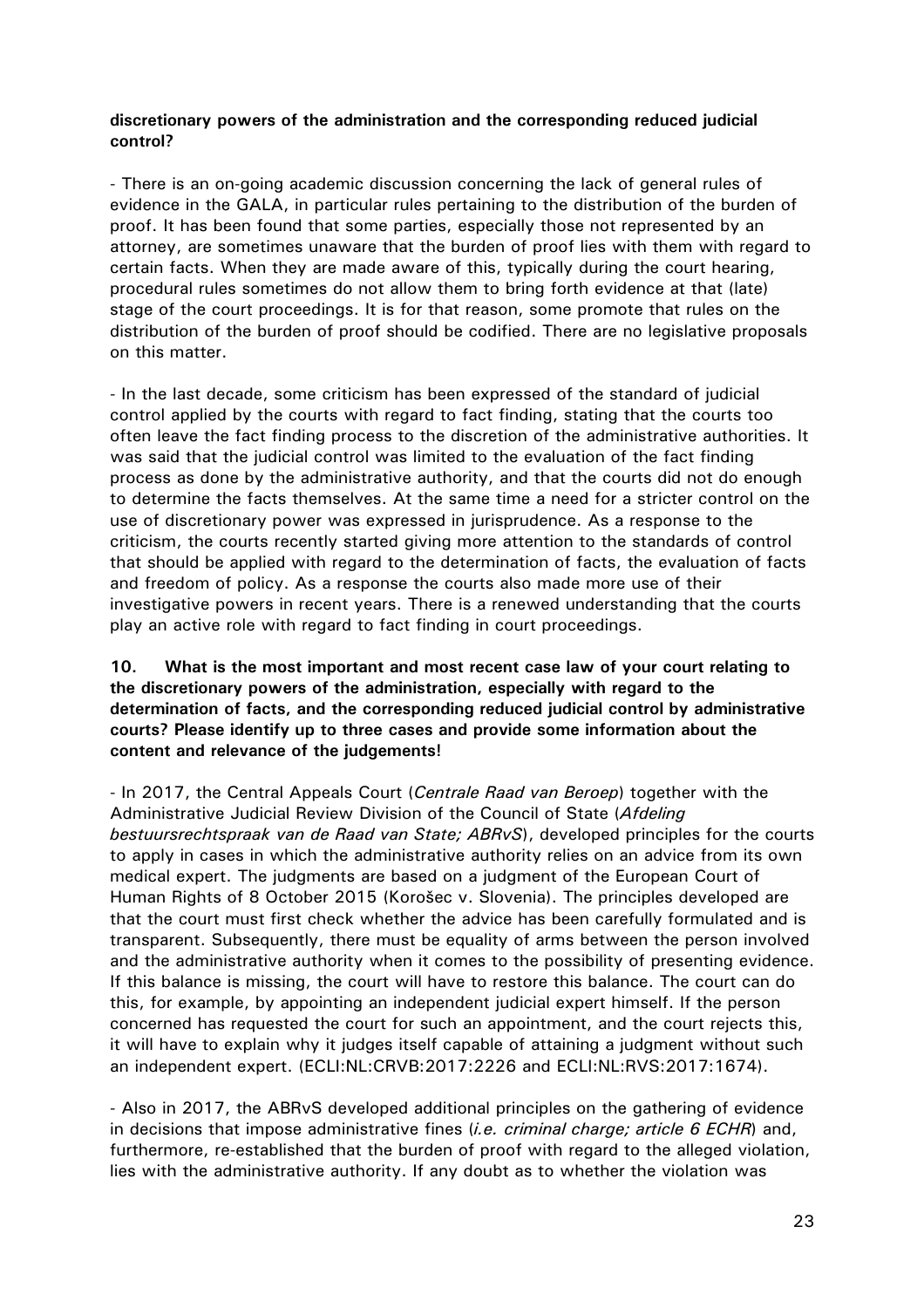committed, exists, the addressee of the administrative fine must be given the benefit of the doubt (ECLI:NL:RVS:2017:1818 and ECLI:NL:RVS:2017:1819).

- In 2016, the ABRvS intensified its judicial scrutiny of administrative decisions in asylum cases and gave its interpretation of a rule in the European Asylum Procedures Directive on the manner in which the administrative courts should review the assessment of the State Secretary (the competent administrative authority) of the credibility of an asylum claim. In certain aspects of the credibility assessment, on the basis of the decision, the administrative court is just as capable as the State Secretary to assess whether an asylum claim is credible. In those cases the administrative court reviews intensively. However, if the asylum seeker does not provide proof for his claims, but only gives his own account of what happened to him, then the State Secretary has a 'margin of discretion' to assess whether the asylum seeker should be believed or not. In such cases the administrative courts may not dismiss the credibility assessment of the State Secretary and substitute it for its own assessment of the credibility (ECLI:NL:RVS:2016:890 and ECLI:NL:RVS:2016:891).

 It must be noted that the margin of discretion that is given to the State Secretary does not to detract from the principle in the Dutch legal order that the administrative authorities do not have discretion in determining the facts. This margin only applies to cases where evidence cannot be supplied by either side. In those cases the credibility assessment, and not the determination of the facts, forms the basis on which the decision is made.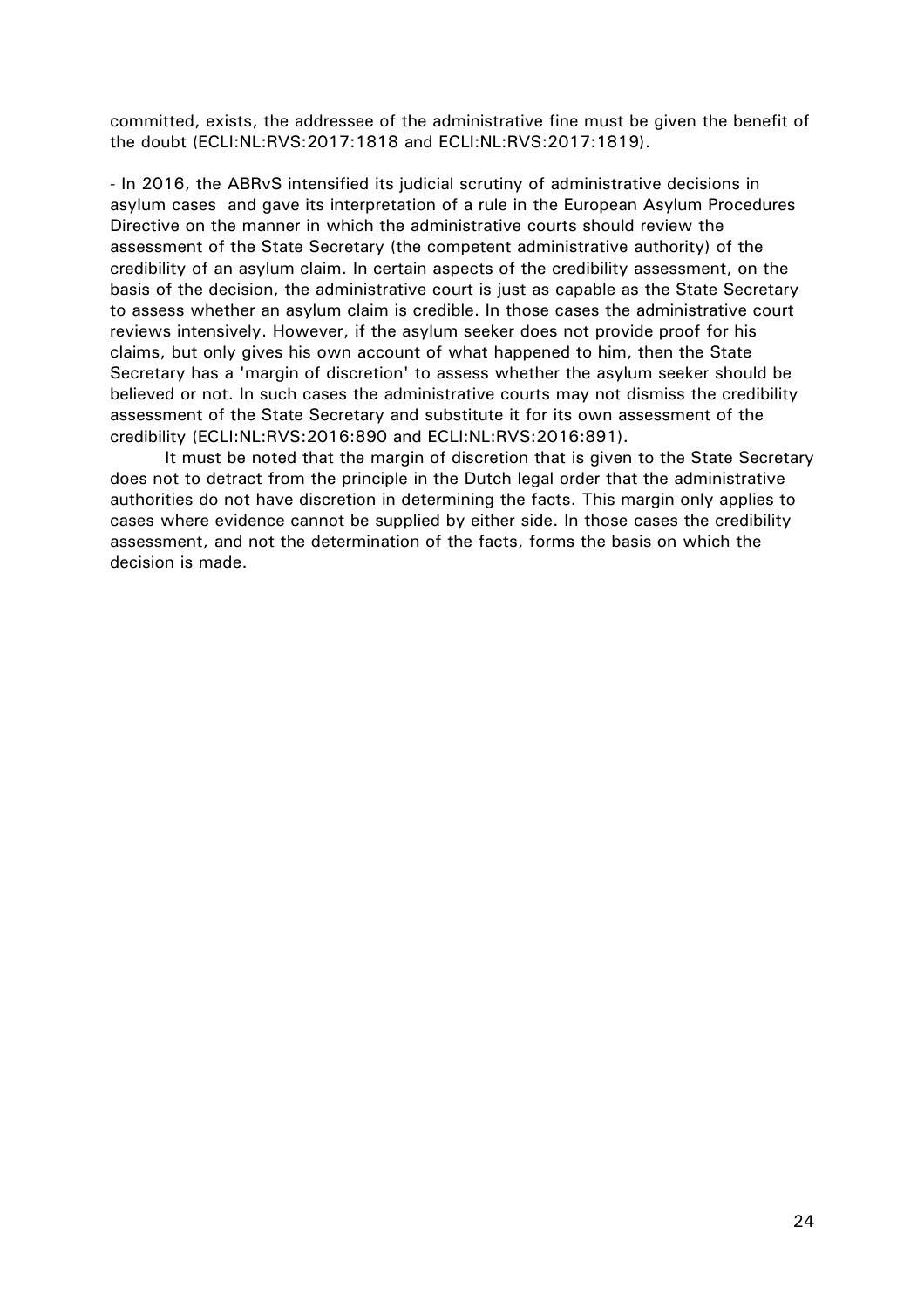#### Case Study

Initial Case:

Applicant A applies for a construction permit for the construction of a commercial building at a location on the edge of the built-up area of municipality M.

The competent administrative authority of the district  $(S - a$  state authority, not a municipal one) invites F, a farmer who owns the neighbouring piece of land, to express himself on A's application in a given time limit. S informs F that he will not be heard after the time limit has expired. F does not react.

S also consults M, which supports the project because it hopes for a better economic development.

O, a nature protection organization, learns about the project from the local newspaper and asks S to be involved in the proceedings. O remarks that there have been sightings of red kites (milvus milvus, a species listed in Annex I of the Bird Protection Directive 2009/147/EC) at the designated location of the project. S does not reply to this, but internally consults the environment protection authority E (also a state authority). E explicates in its statement to the application, mostly relying on an expert opinion handed in by A as part of his application, that a population of red kites does existed in the concerned area, but from its scientific point of view of nature protection the project was scientifically justifiable because the known breeding areas were sufficiently distant from the designated location of the project and O had not brought forward anything concrete.

M changes its mind and decides to draw up a development plan for the area concerned which is supposed to provide for a residential area.

S issues the permit to A after a procedure without (other) defects and sends a copy to F and M, each containing an accurate instruction on the right to appeal to the administrative court within one month.

F is against the settlement of commercial companies in his vicinity. He thinks there are already enough commercial companies in the village and moreover he is afraid of facing disadvantages in managing his soil because of increasing traffic.

M, F and P, the president of the local "Association for Preserving the Traditions", who wants to defend the beauty of the homeland and thinks that A's project does not fit into the landscape, all bring actions before the competent administrative court against the permit. M also feels itself impaired in its exclusive municipal planning competence.

O learns only five months later, again from the local newspaper, that A received the permit and immediately refers to the competent administrative court. O argues that it should have been involved in the administrative proceedings. O points out that the risk for the red kite also was not justifiable because, very close to the designated location of the project, an eyrie had been found. The designated, up to now not built-up location constituted an important hunting ground for the red kite. If a construction was allowed here, the breeding success of the local population of red kites would be seriously endangered. O submits an expert opinion of an internationally respected ornithologist which supports its allegations.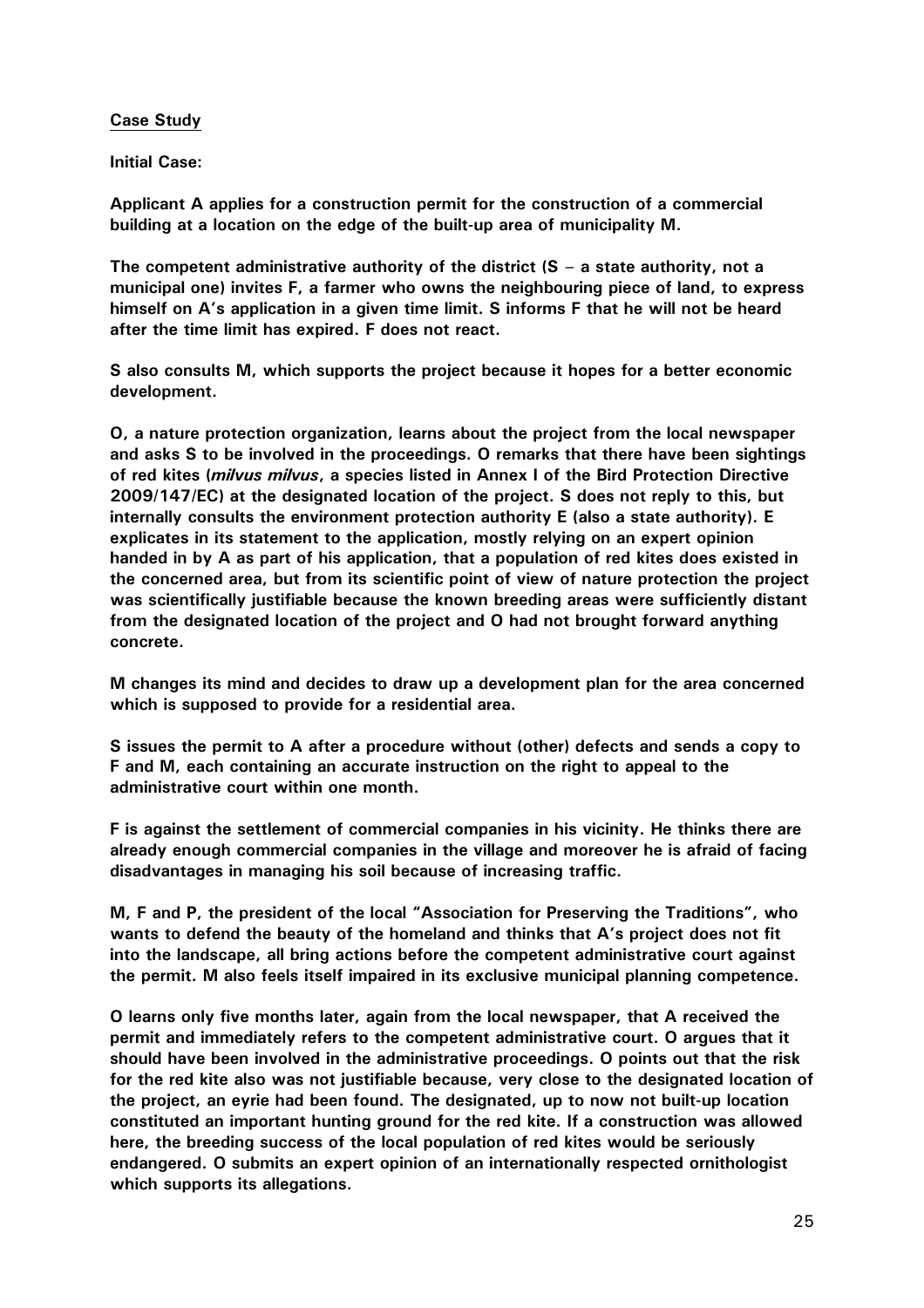#### Questions:

- 1. How is the court going to decide on the objections of M, F and P?
- 2. How is the court going to decide on the action brought by O? Is the mere fact that S did not involve O in the administrative proceedings going to help O's action to succeed? Supposing that this is not the case, how is the court going to assess the question of the risk for the red kite?

This case study relates to environmental law and spatial planning. In The Netherlands a decision like this would typically be prepared according to the public preparatory procedure, since the interests of many (unknown) parties may be affected by the decision. Pursuant to the public preparatory procedure the administrative authority, in this case S, would deposit a draft of the decision for inspection and would notify the public in a local newspaper and generally also on the internet, for instance on the town's website. The notification would have to include a short description of the content of the draft. The draft would, as is generally the case, be made available for inspection at city hall. The applicant would personally receive a copy of the draft. The other parties, all of whom are third parties in this case study, would not receive a copy. Therefore they would have to be alert for the notification of the depositing of the draft. Because the Spatial Planning Act is applicable, the opportunity to state views on the draft would not only be open to interested parties but to anyone. The draft would be available for inspection for six weeks.

In order for an appeal to be admissible in court the party lodging the appeal would have to be an interested party. Furthermore, they are obliged to have stated their views on the draft. If either of these criteria is not met, the appeal will be declared inadmissible.

With regard to F, the court would consider him an interested party since he owns the neighbouring piece of land. F was personally invited by the administrative authority to express himself on the application within a given time limit. However, this course of action is of no importance because it is not in accordance with the public preparatory procedure. F was therefore not required to respond to the invitation and the fact that he did not, cannot be held against him in court. However, it will be held against F if he has omitted to state his views on the draft decision within the six week period. Assuming that he did not, his appeal will be declared inadmissible.

Regarding M, an administrative body, the court will likely deem M to be an interested party. As is mentioned in 1.a, article 1:2, subsection 2, of the GALA states that concerning administrative authorities, the interests entrusted to them are deemed to be their interests. An interest is entrusted to an administrative body if a statutory provision confers on this administrative body a power to act on behalf of this interest. The Spatial Planning Act entrusts municipalities with the interest of appropriate land-use planning. The development of a commercial building falls under that interest.

 Assuming that M only changed its mind about the development after the six week period, during which views can be stated, was over, M will likely not have stated views on the draft since it still supported the development during that time. In that case the appeal of M will be declared inadmissible in court.

 In case M changed its mind before or during the six week period and did state views on the draft during which it expressed the wish to draw up a development plan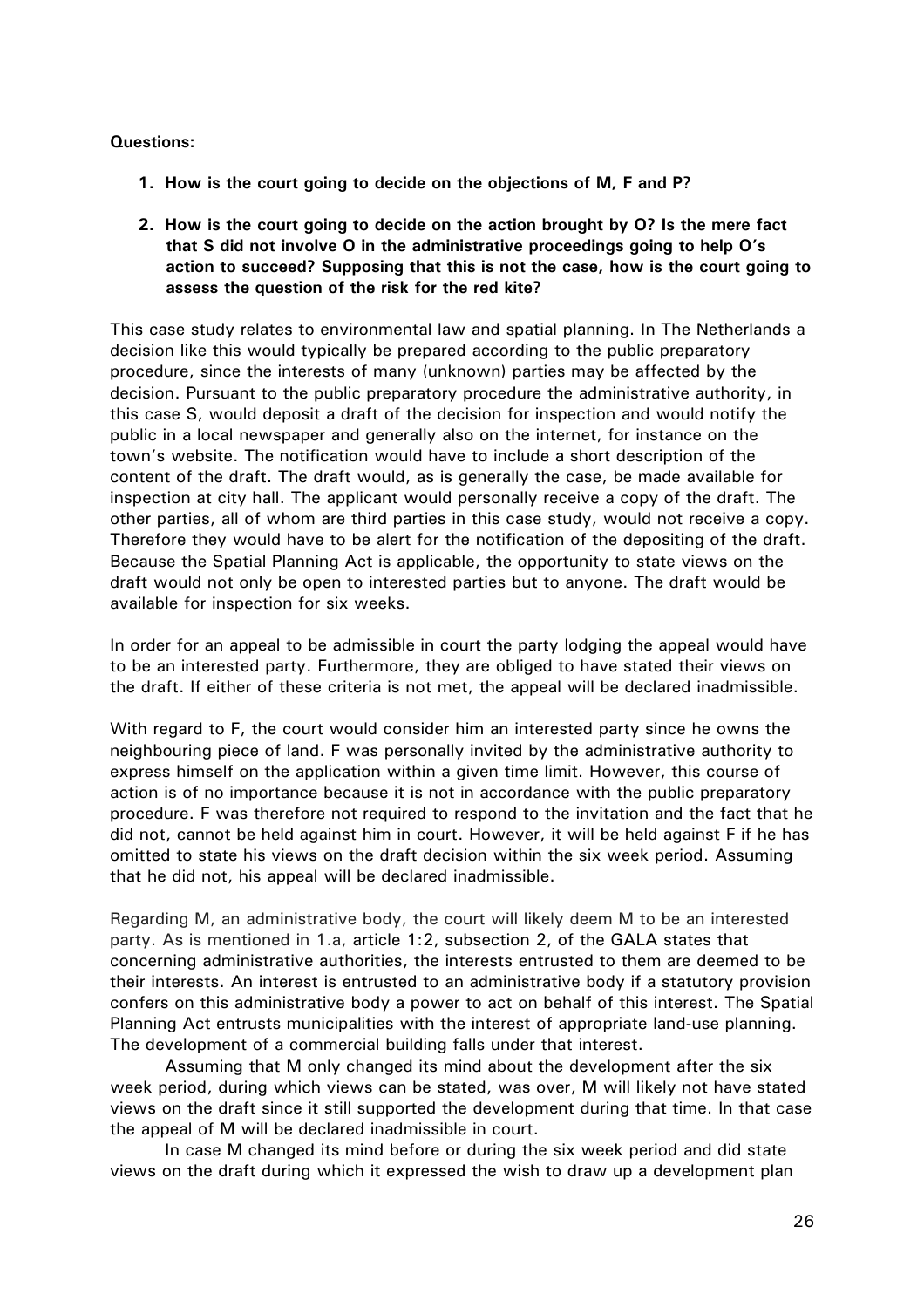for the area, the appeal of M would be admissible.

 A third scenario is also possible, in which M still supports the project during the six week period, but nevertheless states views on the draft, that relate for instance to the height of the building or the exact location relative to the existing infrastructure. In that case the appeal of M would be admissible in court because M stated views on the draft. Furthermore, M would be able to contest the development entirely in court. This is because the grounds for appeal do not have to correspond with what has been stated in the views of the draft. The fact that M changed its mind about the development completely will therefore not be held against it in court, as long as some views on the draft were stated.

The court would probably not consider P an interested party to the proceedings.

 Firstly, assuming P is acting in the capacity of an authorized representative for the Association of Preserving the Traditions, the appeal would formally be lodged by the Association and the question whether that legal entity is an interested party would have to be addressed. The Association is a non-governmental organization for which article 1:2, subsection 3, of the GALA states that their interests are deemed to include the general and collective interests which they particularly represent in accordance with their objects and as evidenced by their actual activities. The interests represented by the legal entity are derived from its articles of association and the statutory objectives. Assuming that the statutory objective is, as the case study suggests, the 'defending of the beauty of the homeland', it would probably be considered so overly broad that no direct link between the objective and the decision can be made. Had the objective been specified either geographically or thematically, the Association would have been considered an interested party. Assuming also that there are no actual activities that show that the Association is particularly concerned with the beauty of the area in question, the Association would not be considered an interested party and its appeal will be declared inadmissible.

 Secondly, assuming that P personally lodges an appeal representing the interest of defending the beauty of the homeland, this appeal would also be declared inadmissible. Since P is a natural person he cannot represent general or collective interests. P can only be considered an interested party if he has a personal interest in the development, which would be the case, for instance, if he lived nearby the new commercial building.

With regard to O, the environmental organization concerned with the safety of the red kite, the question whether or not O is an interested party will also be answered on the basis of its statutory objectives and its actual activities. Since the case study does not provide any information about this, there is no way to determine whether O is an interested party to the development of the commercial building. For the purpose of this questionnaire, we will however assume that the court will consider O an interested party.

O found out about the development only five months after the decision has been made. We can assume therefore that O has overlooked the notification of the depositing of the draft and has not stated views on the draft. In that case the appeal of O will be declared inadmissible. The fact that S did not involve O in the administrative proceedings is not going to help O's action to succeed in court because in the public preparatory procedure S is not required to involve O in the proceedings. O is expected to become involved on his own initiative by stating views on the draft.